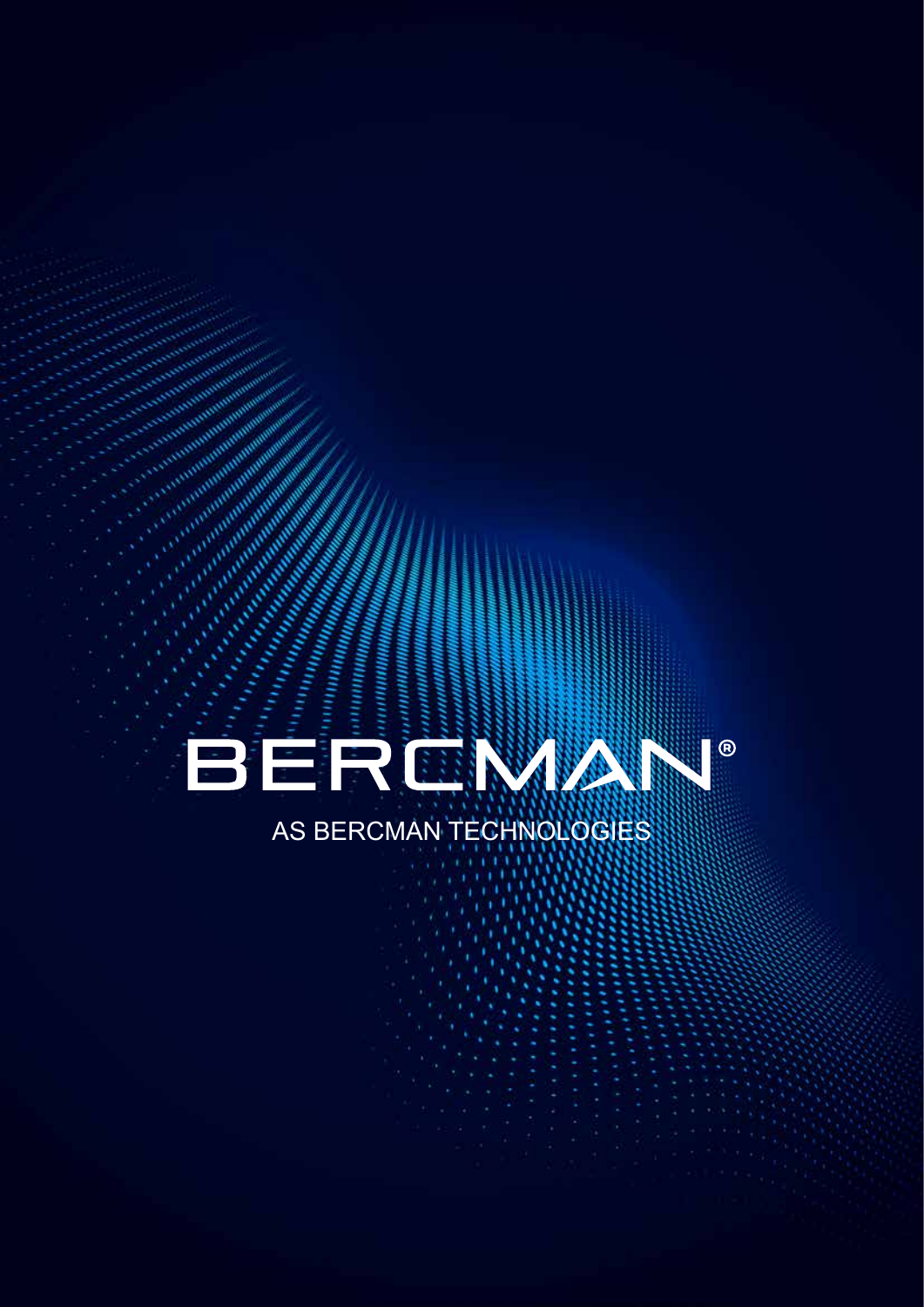## **COMPANY DESCRIPTION**

#### **For the public offering of shares and admission to trading of AS BERCMAN TECHNOLOGIES on the First North multilateral trading facility (MTF)**

This company description has been prepared for the admission to trading of new shares ('**Offer Shares'**) issued by AS Bercman Technologies (public limited company registered in Estonia under the registry code 14134425, '**Bercman**' or '**Issuer**') and of all shares of the Issuer on the First North MTF operated by Nasdaq Tallinn AS ('**Exchange**'). The company description has been prepared in accordance with the rules and regulations established by the Exchange for the First North MTF ('**Rules and Regulations**'). This company description may not be used for any other purpose without prior permission from Bercman.

The public offering of the Issuer's shares will be conducted only in Estonia pursuant to **Article 3(2)b) of Regulation (EU) 2017/1129 of the European Parliament and of the Council ('the Prospectus Regulation**') and subsection 15 (1) of the Securities Market Act of the Republic of Estonia ('**the SMA'**), according to which a public offer prospectus does not need to be published if the total consideration of the public offering of securities does not exceed 2,500,000 euros per all the Contracting States in total calculated in a one-year period of the offering of securities. The company description is not a prospectus within the meaning of the Prospectus Regulation nor the SMA. The offering will be conducted only in Estonia and the Offer Shares will not be offered in any other jurisdiction.

The offering will involve the Issuer offering up to 200,000 Offer Shares at a price of 3.4 euros per Offer Share ('**Offering**'). If interest in the Offering is high and the demand of investors exceeds the number of Offer Shares, the Issuer may increase the number of Offer Shares by up to 20%, i.e. to a maximum of 240,000 Offer Shares.

The Offering is aimed at Estonian retail and institutional investors who are qualified investors as defined in Article 2(e) of the Prospectus Regulation. In addition

to the Offering, Bercman may offer the Offer Shares to institutional investors outside Estonia, provided that such investors can be considered qualified investors within the meaning of Article 2(e) of the Prospectus Regulation. The period of offering the Offer Shares will commence on 14 June 2021 and end on 22 June 2021 ('**Offer Period**'). Bercman has filed an application with the Exchange for admission to trading of all of Bercman's shares ('**Shares**'), including the Offer Shares, on the Exchange's First North MTF, and the trading of the Shares is expected to commence on First North on or at around 12 July 2021.

**Participating in the Offering and subscribing for and investing on the secondary market in Bercman's shares carries certain risks. Potential investors are advised to read the company description fully before making a decision to invest. In particular, we advise reading section 8 'Risk Factors' for information on factors to consider when investing in Bercman's shares. Although Bercman has made all reasonable efforts to ensure that this company description provides an accurate and adequate overview of the company, its operations, and the Offer Shares, the value of an investor's investment in the Offer Shares may be affected to a significant degree by circumstances which had not arisen by the date of publishing this company description or which are not reflected in the company description. The information presented in the company description should not be construed as legal, financial, or tax advice. The company description has not been prepared as investment advice or a recommendation to purchase the Offer Shares. Whether investing in the Offer Shares matches the investor's financial capabilities and investment objectives and whether such investment is in accordance with the rules, requirements, and restrictions to which the investor is subject should be decided by each potential investor independently, engaging the services of a professional legal, financial, or tax adviser where necessary.**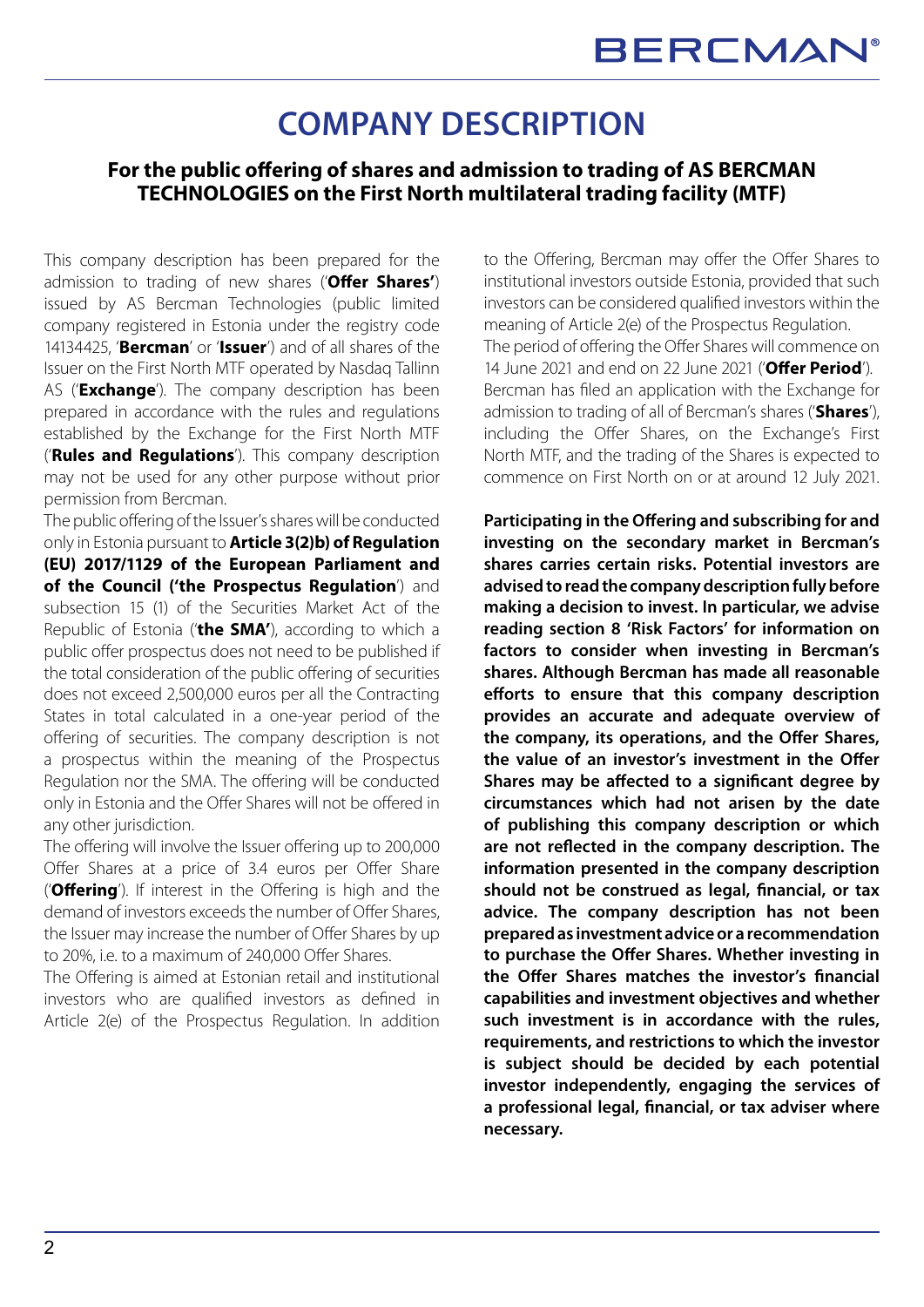## **TABLE OF CONTENTS**

| <b>COMPANY DESCRIPTION</b>                                               | $\overline{2}$ |
|--------------------------------------------------------------------------|----------------|
| <b>TABLE OF CONTENTS</b>                                                 | 3              |
| 1. PRELIMINARY REMARKS                                                   | $\overline{4}$ |
| 2. BRIEF DESCRIPTION OF THE COMPANY                                      | 5              |
| 3. TERMS AND CONDITIONS OF THE OFFER                                     | $\overline{7}$ |
| 4. USE OF THE REVENUE FROM THE OFFER AND PURPOSE OF ADMISSION TO TRADING | 10             |
| 5. BUSINESS OVERVIEW                                                     | 11             |
| MAJOR MILESTONES OF BERCMAN                                              | 16             |
| 6. MANAGEMENT                                                            | 20             |
| <b>OUR TEAM</b>                                                          | 21             |
| 7. SHARE CAPITAL, SHARES, AND SHAREHOLDERS                               | 23             |
| 8. RISK FACTORS                                                          | 24             |
| 9. SELECTED FINANCIAL INFORMATION                                        | 27             |
| 10. TERMINOLOGY                                                          | 29             |
| 11. ANNEXES                                                              | 29             |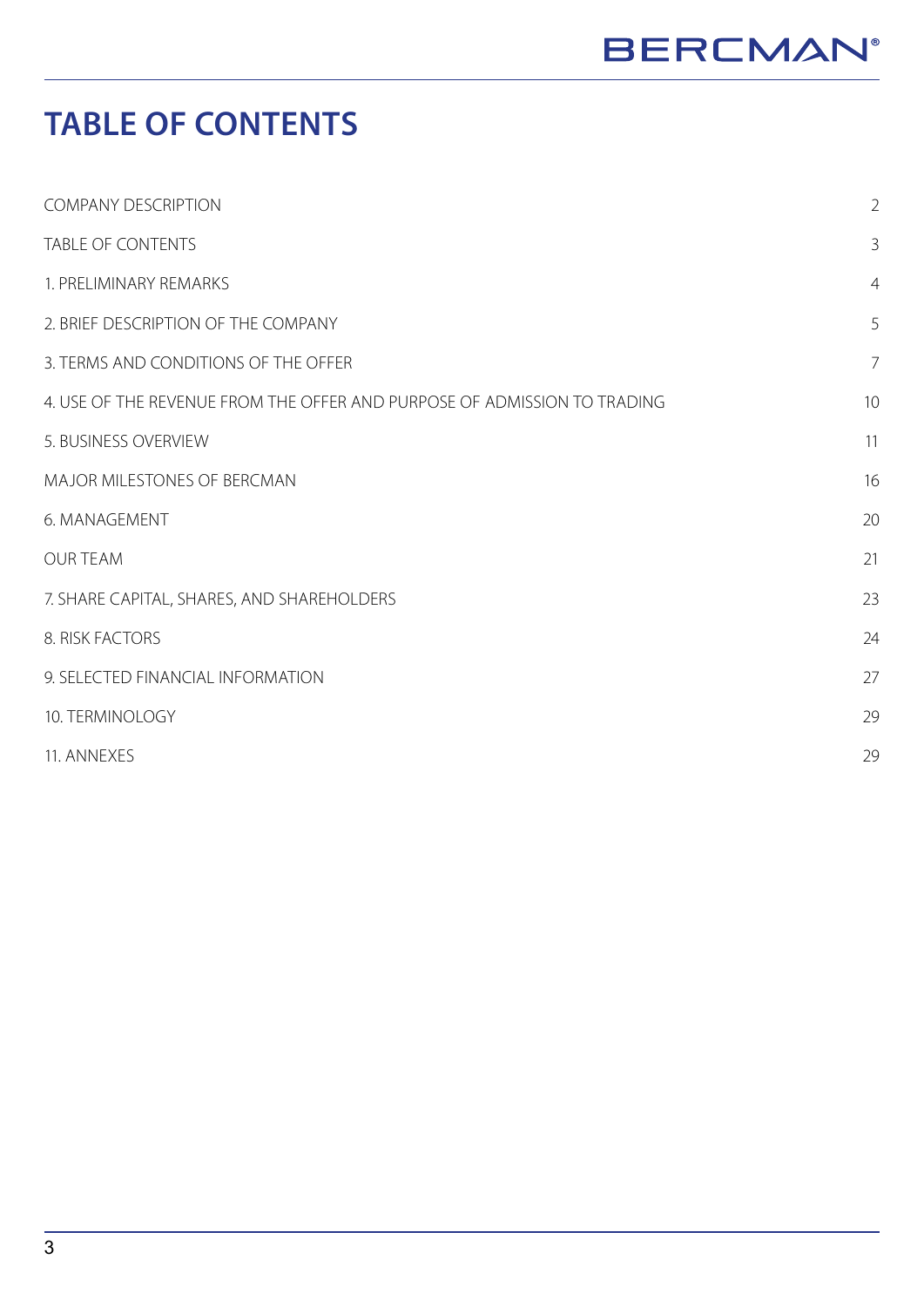## **1. PRELIMINARY REMARKS**

### **Applicable law**

This company description has been prepared in accordance with the legislation of the Republic of Estonia and with the rules and regulations, and it is governed by the law of the Republic of Estonia. Any disputes arising from or in relation to the company description shall be resolved in Harju County Court.

First North is a multilateral trading facility (MTF) within the meaning of subsection 3 (3) of the SMA, operated by the Exchange (Nasdaq Tallinn AS), and is not a regulated market within the meaning of the SMA or other legislation.

### **Responsible persons**

The persons responsible for the information provided in the company description are the members of Bercman's management board. They bear responsibility for the validity and accuracy of the information presented in the company description as of 31 May 2021.

### **Terminology and rounding**

The capitalised terms in the company description carry the meanings defined in section 10 or elsewhere in the company description.

The figures and quantitative values contained in the company description (e.g., monetary values, percentages, etc.) have been given with a degree of precision deemed by Bercman to be reasonably sufficient and adequate for the purposes of information, while avoiding excessive detail. Quantitative values have in some cases been rounded to the nearest decimal place or whole number. Due to this, data presented as percentages may not always add up to 100%. Financial data have been presented in euros.

#### **Auditor**

Bercman's auditor is Brokerman Audit OÜ (registry code 12790438). Brokerman Audit OÜ is a member of the Estonian Auditors' Association. The annual reports attached to the company description have been audited by Brokerman Audit OÜ.

### **Adviser**

Bercman's adviser is Ellex Raidla Advokaadibüroo OÜ (registry code 10344152, ellex.legal), whose main field of activity is the activities of lawyers and law firms. The adviser's representative, who provides advisory services to the Issuer, is Gerli Kivisoo (e-mail: gerli.kivisoo@ellex. ee). Bercman has entered into a contract of indefinite duration with the adviser. The adviser holds no shares in Bercman.

#### **Accessibility**

The company description can be accessed on the website of the Exchange (https://www. nasdaqbaltic.com/) as well as the website of Bercman (https://www.bercman.com/).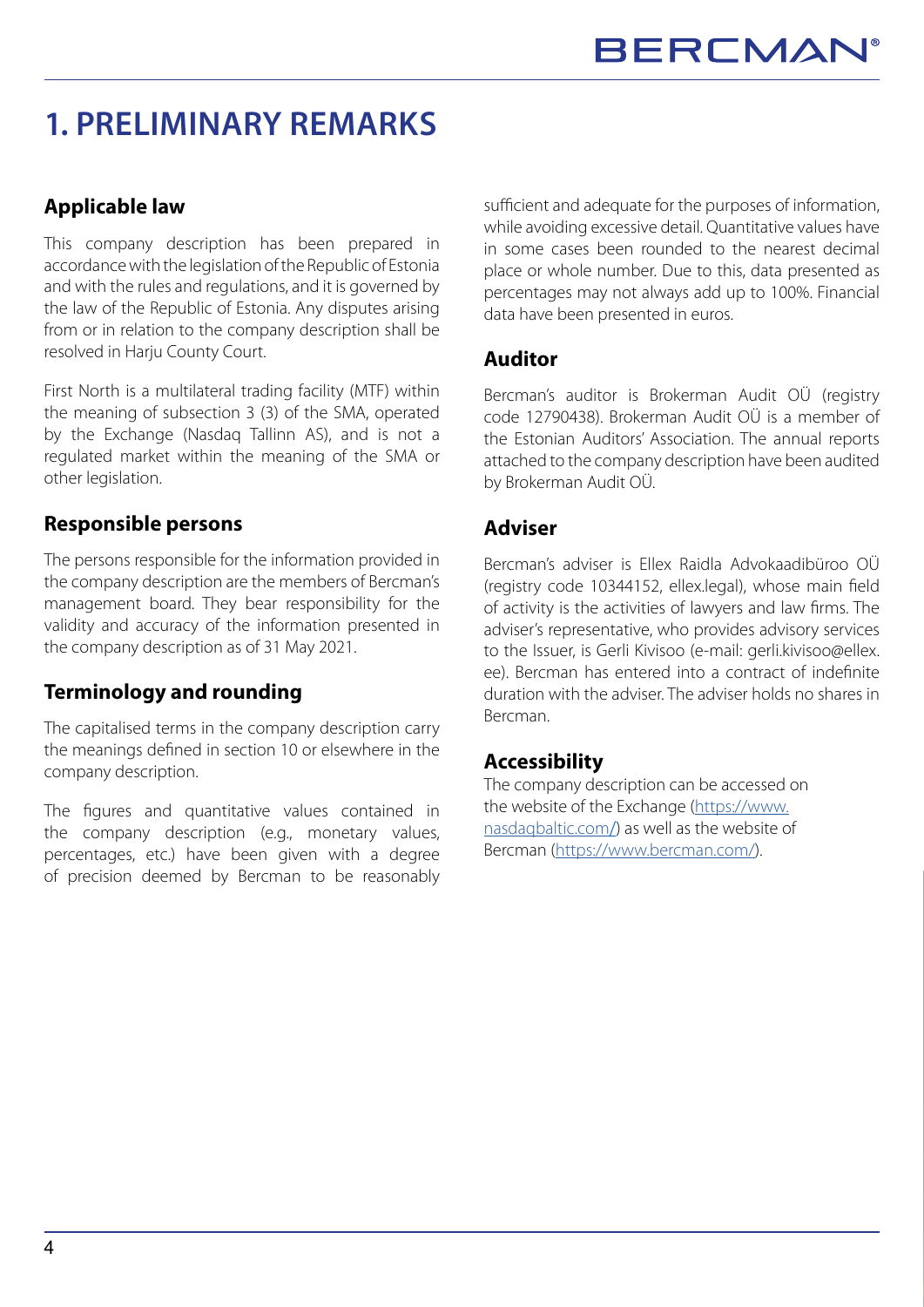## **2. BRIEF DESCRIPTION OF THE COMPANY**

#### **Background**

Bercman is a deep-tech company founded in 2016 and primarily engaged in the development and sale of products and services for increasing road safety. The company's core competency lies in high value-adding and continuously improved software and expertise in the field. In addition to developing software, Bercman also engages in in-house hardware development, but relies on contractual partners for manufacturing operations.

The company's story began when the brother of cofounder Mart Suurkask's best friend died in a car accident, leaving his one-year-old son fatherless. By this time, Mart had become aware of the sad traffic statistics in Europe and was surprised that in the current information age there was still no cost-effective solution for increasing road safety, particularly in obviously hazardous locations such as unregulated pedestrian crossings. In November 2019, for example, a total of 9 fatal traffic accidents occurred on pedestrian crossings in Estonia. Mart believed that the problem could be solved with a smart system that does everything possible to reduce the risk of collisions between road users.

To this end, the company set out to develop its first product, the Smart Pedestrian Crosswalk: a safety system based on machine vision for unregulated pedestrian crossings. The Smart Pedestrian Crosswalk uses sensors to detect pedestrians crossing the road and vehicles approaching the crosswalk. The system is equipped with LED warning functions and an acoustic alarm to warn pedestrians, and enables vehicle-to-everything communication. In addition to detection, the sensors collect useful data about road users. The set of data collected includes pedestrian and vehicle counts, vehicle travel speeds, and vehicle classes. All collected data are transmitted wirelessly to Bercman's Management Console, through which they can be downloaded in a digital format. The data are also displayed graphically in the Management Console for convenient data analysis.

Bercman's goal is to build a world where no one is seriously injured or, worse, killed, in traffic. The company has recruited and granted a share option package to a team of experts who are motivated to contribute daily to achieving this goal.

**Given the prospects for the increased deployment of automated and autonomous vehicles, the company believes that the time is right to integrate smart solutions into the current and future traffic environment.** All Bercman products and services are in one way or another aimed at achieving the goal discussed above. In addition to internally developed products and services, Bercman also works on various products and projects in collaboration with partners. These include projects for the improvement of safety in the railway industry as well as for implementing ondemand and self-driving public transport.

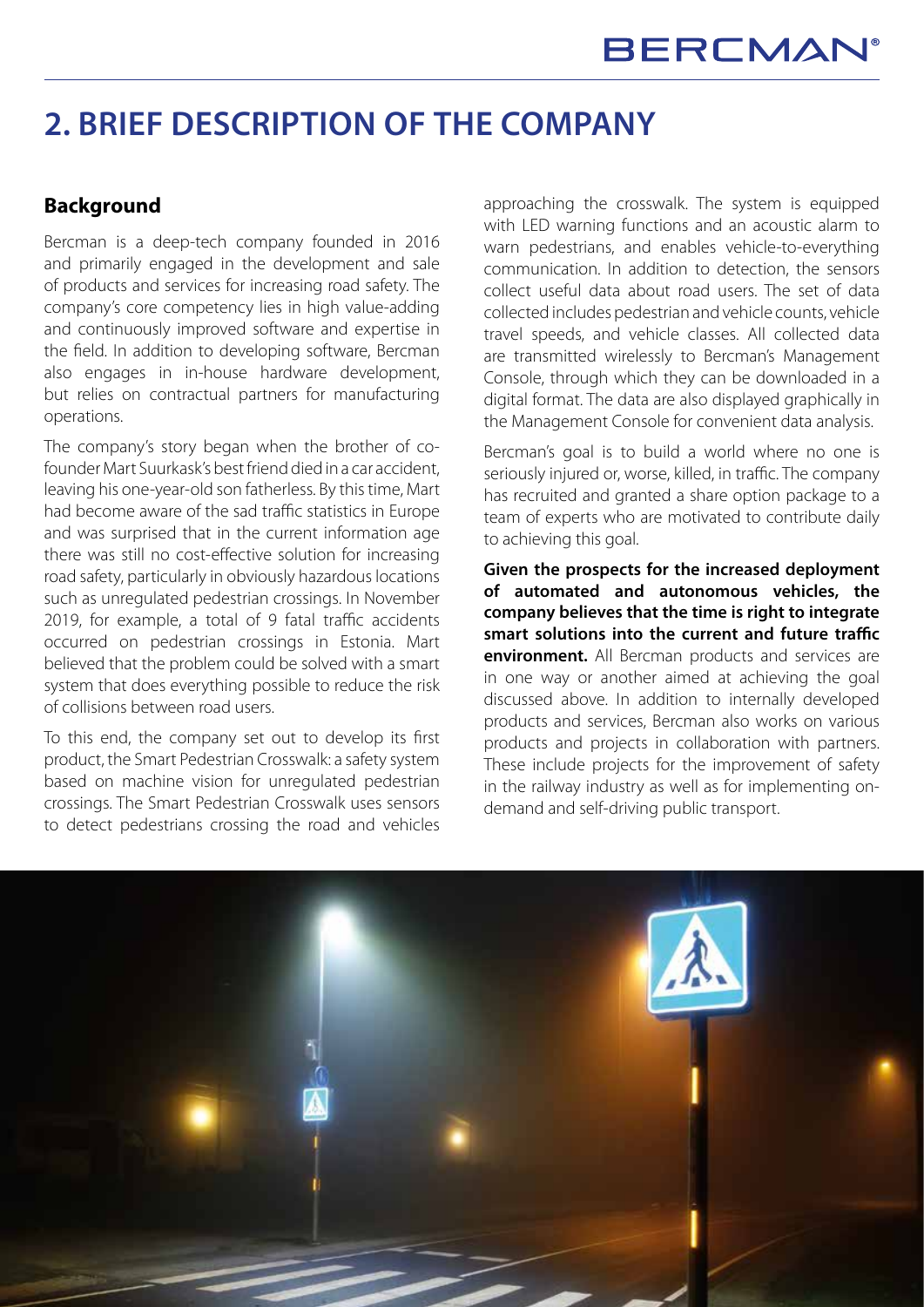## **BERCMAN**

### **Future plans**

Bercman is actively looking for opportunities to further develop its core technologies, expand its partner network with new resellers, and increase sales in Europe. The company's preferred target markets in the medium term are densely populated countries in western and central Europe.

The company's plans for the next four years (2021– 2024) do not include the payment of dividends to investors. Bercman's future plans are primarily related to the growth of the company, which is why Bercman considers it necessary to allocate the funds it earns to the development of its business model and products, as well as to the expansion of sales activities.

Bercman wishes to move forward with the development of an automatic emergency call function for its Smart Pedestrian Crosswalk and to focus on adapting the product and finding sales partners in the German market and elsewhere in the world. Progress towards this goal is supported by, among other things, the company's participation in the upcoming ITS World Congress in Hamburg this October, where it will be holding an official demonstration. There, in the framework of another project, the company will also be demonstrating the vehicle-to-everything communication functionality of the Smart Pedestrian Crosswalk.



Bercman also utilises the machine vision algorithms of the Smart Pedestrian Crosswalk in products designed to control traffic and improve road safety at intersections and other complex traffic junctions.

Bercman's management board has one member: Mart Suurkask. Bercman's supervisory board has three members: Kuldar Leis, Raimond Russak, and Tarvi Thomberg. Bercmanis employs ten people.

Bercman's Articles of Association are attached to the company description as Annex 1.

#### **Information related to company law**

AS Bercman Technologies is a public limited company established and registered on 17 October 2016 in Estonia. The main information for Bercman:

Registry code: 14134425;

Address: Teaduspargi tn 11, 50411, Tartu, Estonia;

Website: https://www.bercman.com/

Email: info @ bercman. com;

Phone: +372 372 53402902

VAT number: EE101977472;

Main activity: other manufacturing n.e.c. (32991 EMTAK 2008).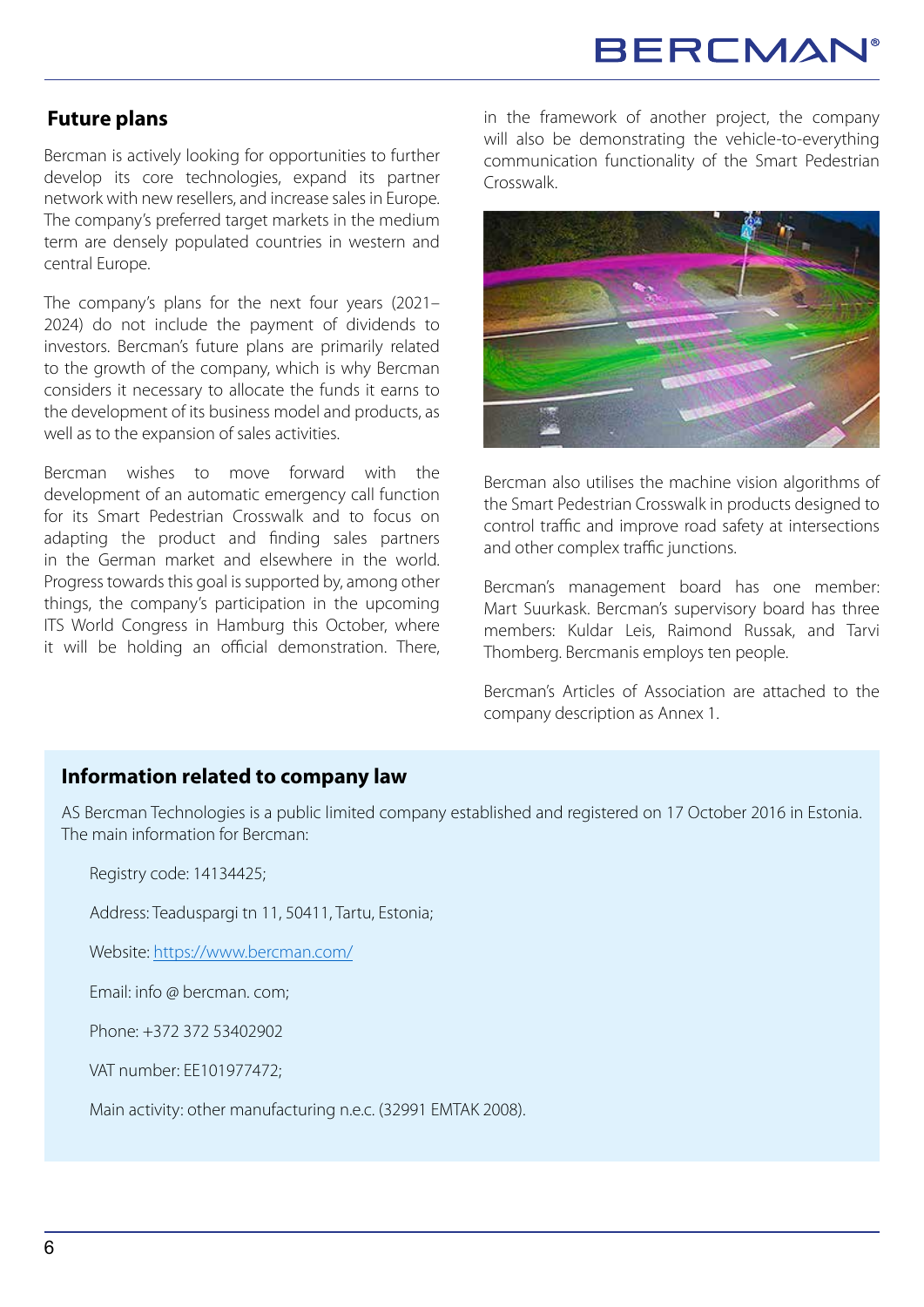## **3. TERMS AND CONDITIONS OF THE OFFER**

### **Offering**

In the course of the Offering, Bercman will issue and offer up to 200,000 Offer Shares. If interest in the Offering is high and the demand of investors exceeds the number of Offer Shares, the Issuer may increase the number of Offer Shares by up to 20%, i.e. to a maximum of 240,000 Offer Shares.

Assuming that all 200,000 Offer Shares are subscribed for by investors during the Offering, the registered share capital of Bercman immediately after the issuing of the new shares will be EUR 115,847 and the total number of shares will correspondingly be 1,158,471.

The increase of the share capital by the amount of the Offer Shares will presumably be registered in the Commercial Register on or around 29 June 2021 (the date is subject to change).

The shares are freely transferrable and are not subject to any restrictions on trading or pledging.

#### **Persons eligible to participate in the Offering**

Participation in the Offering will be open to legal and natural persons who are based in Estonia and who have opened a securities account through a Nasdaq CSD account operator (bank).

### **Offer price**

Offer Shares will be priced at 3.4 euros per Offer Share, comprising a nominal value of 10 cents and a share premium of 3.3 euros.

### **Offer Period**

The Offer Period is the period during which investors eligible to participate in the Offering may submit a subscription order to subscribe for the Offer Shares. The Offer Period will commence at 10:00 on 14 June 2021 and end at 13:00 on 22 June 2021 (Estonian local time).

The indicative schedule of the offer is as follows:

| Beginning of offer period:                                                                             | 14 June, 2021 at 10:00 AM |
|--------------------------------------------------------------------------------------------------------|---------------------------|
| End of offer period:                                                                                   | 22 June, 2021 at 1:00 PM  |
| Determination and disclosure of the outcomes of the offer and the<br>distribution of the offer shares: | 28 June 2021              |
| Offer settlement:                                                                                      | 29 June 2021              |
| First day of trading on First North:                                                                   | 12 July 2021              |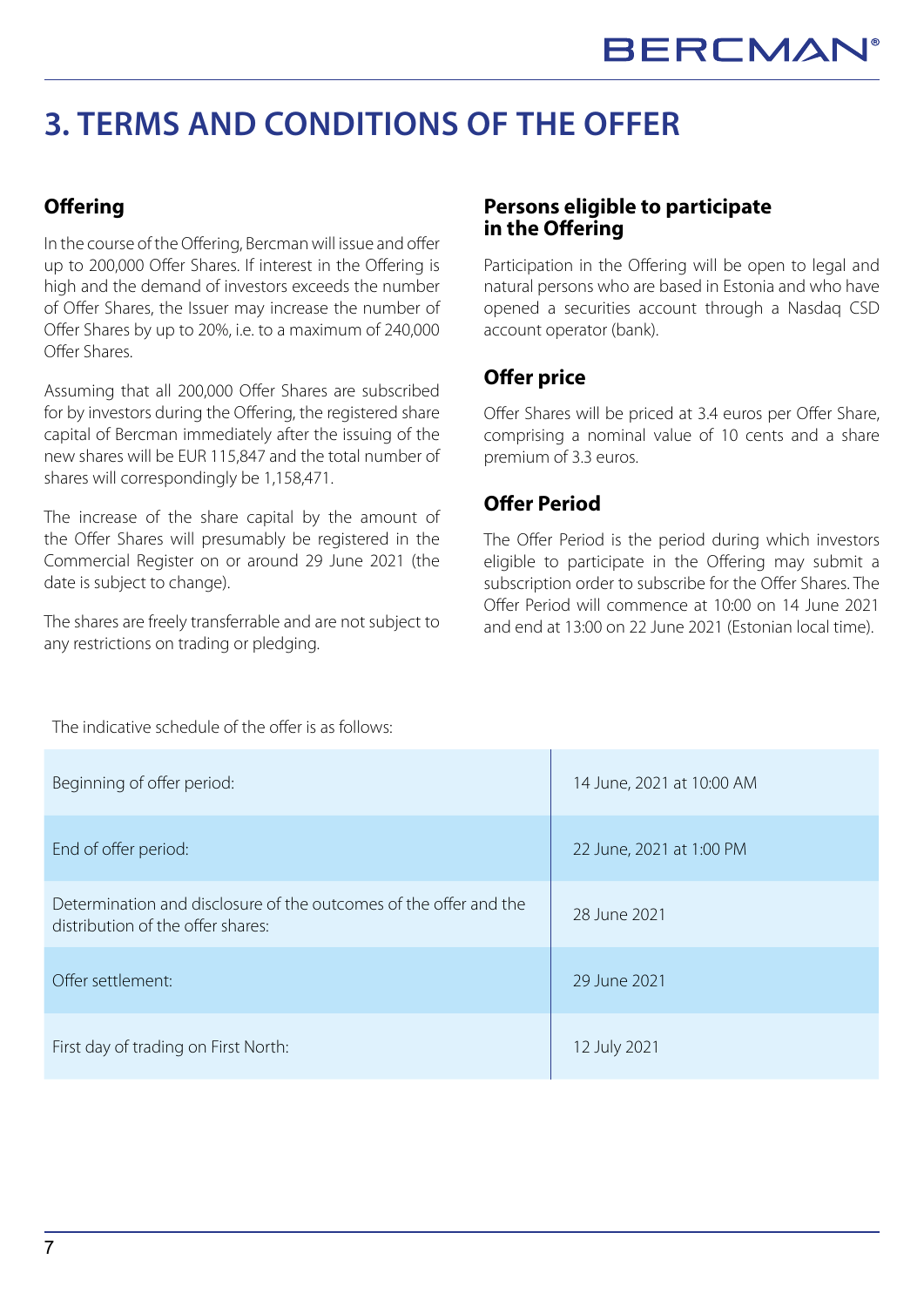### **Issuance of a subscription order**

Investors are obliged to ensure that the information contained in their subscription orders is correct, complete, and legible. Incomplete, incorrect, or illegible subscription orders, subscription orders submitted outside of the Offer Period, and subscription orders otherwise not in conformity with the terms set forth herein may be refused.

Subscription orders may only be submitted during the Offer Period. Investors participating in the Offering may subscribe for Offer Shares only for the offer price. In the event of receipt of multiple subscription orders from a single investor, the orders will be merged into a single order for the purpose of allocating the Offer Shares. Investors participating in the Offering may only submit subscription orders in euros. Subscription orders may only be submitted for a whole number of shares. Investors shall pay all costs and fees payable in connection with the submission, cancellation, and amendment of their subscription orders according to the price list of the Nasdaq CSD account operator who accepted the subscription order. To subscribe for Offer Shares, the investor must have a securities account with a Nasdaq CSD account operator. Submitted subscription orders will be registered in the Nasdaq CSD.

In order to subscribe for Offer Shares, the investor must contact the account operator managing their Nasdaq CSD securities account and submit a subscription order for purchasing the Offer Shares during the Offer Period using the form below. Investors may submit subscription orders using any method offered by the account operator (e.g., by visiting the customer service office of the account operator in person, via an online banking system, or by other means). Subscription orders must be submitted to the account operator before the end of the Offer Period.

A subscription order shall contain the following information:

| Owner of the securities account:        | [name of investor]                                                                                        |
|-----------------------------------------|-----------------------------------------------------------------------------------------------------------|
| Securities account:                     | [number of the investor's securities account]                                                             |
| Account operator:                       | [name of investor's account operator]                                                                     |
| Security:                               | BERCMAN TECHNOLOGIES ORDINARY SHARE additional 4                                                          |
| ISIN code:                              | EE3801076409                                                                                              |
| Number of shares:                       | [Number of offer shares the investor wishes to subscribe for]                                             |
| Price (per offer share):                | 3 euros and 40 cents                                                                                      |
| Transaction amount:                     | [Number of offer shares the investor wishes to subscribe for, multiplied<br>by the price per offer share] |
| Counterparty:                           | Bercman Technologies AS                                                                                   |
| Securities account of the counterparty: | 99103689847                                                                                               |
| Account operator of the counterparty:   | <b>LHV Pank AS</b>                                                                                        |
| Transaction type:                       | subscription                                                                                              |
| Payment method:                         | transfer of securities in exchange for payment                                                            |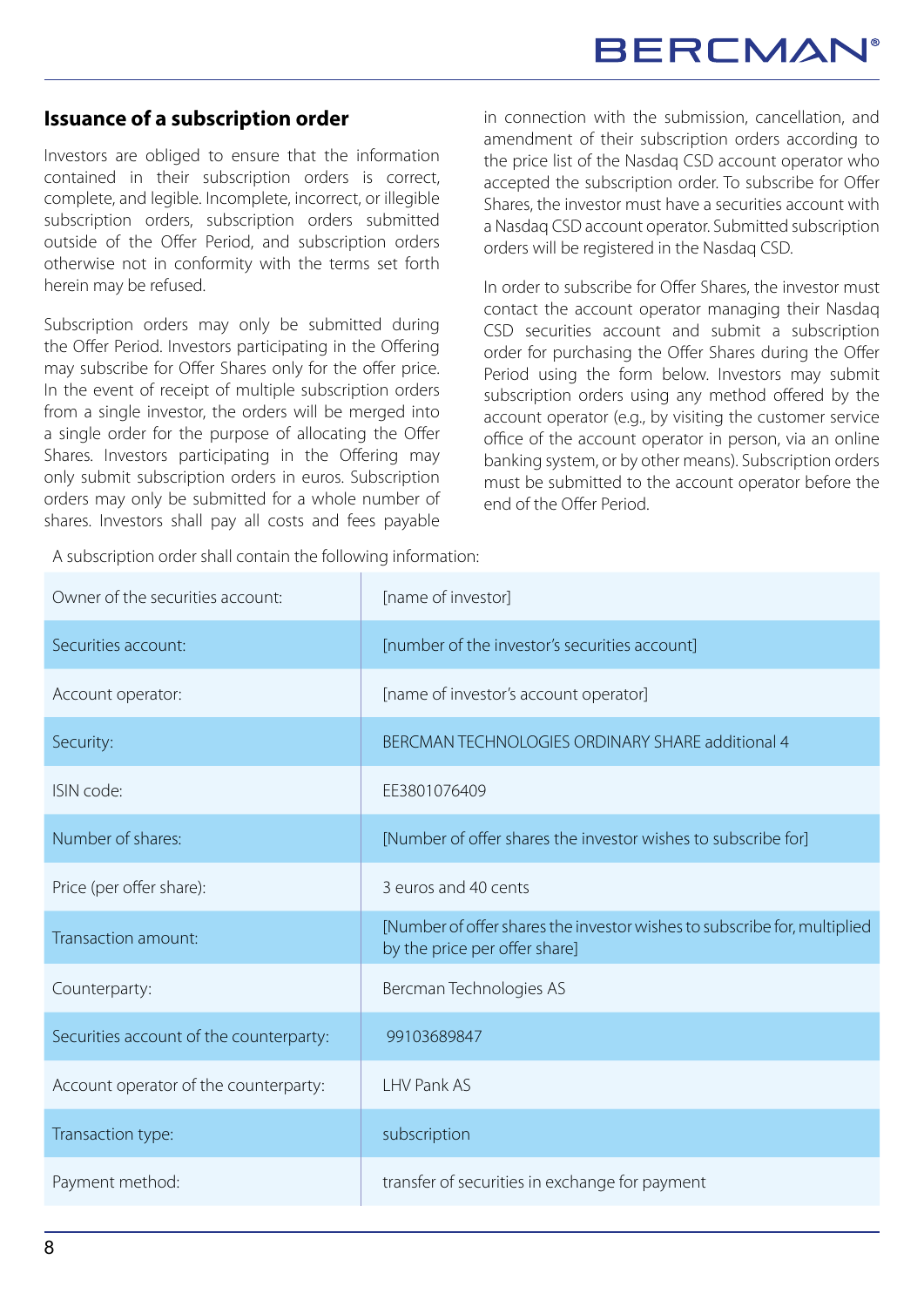## **BERCMAN®**

By submitting a subscription order, the investor:

- **●** affirms that they have read and understood the company description and that they accept the terms of the offering set forth herein;
- **●** affirms that they are based in Estonia and are not subject to the laws and regulations of any other jurisdiction that prohibit them from submitting the subscription order;
- **●** accepts that the submission of the purchase order does not in itself entitle them to acquire the Offer Shares nor entail the conclusion of a contract of sale for the Offer Shares:
- **●** accepts that the number of Offer Shares indicated by the investor in the subscription order is the maximum number of Offer Shares the investor wishes to acquire, and recognises that the investor may receive fewer, but not more, Offer Shares than indicated in the subscription order;
- **●** undertakes to acquire the number of Offer Shares allocated to them, which shall not exceed the number of Offer Shares indicated in the subscription order, and to pay for them in accordance with the terms set forth herein;
- **●** affirms that they are aware of the investment risk associated with investing in the shares, including the risk of losing part or all of the invested sum;
- **●** accepts and agrees that the Issuer has the right to receive daily information from the registrar of the Estonian register of securities regarding submitted subscription orders:
- **●** authorises and orders the account operator to forward the subscription order as registered to the Nasdaq CSD;
- **●** authorises the Issuer and the Nasdaq CSD to process their personal data to the extent necessary for participation in the Offering;
- **●** authorises the account operator or financial institution managing the investor's securities account or the Nasdaq CSD, as appropriate, to amend the investor's subscription order, including (a) to specify the value date of the transaction and (b) to specify the number of Offer Shares to be purchased by the investor as

well as the total value of the transaction, which shall be calculated by multiplying the offer price by the number of Offer Shares allocated to the investor.

Investors may amend or cancel their subscription orders at any time before the end of the Offer Period. To do this, the investor must contact the Nasdaq CSD account operator through whom the relevant subscription order has been submitted and take the actions required by the account operator for the amendment or cancellation of subscription orders (different account operators and financial institutions may have different processes). The amendment or cancellation shall take effect from the moment of amendment or withdrawal of the transaction order by the account operator.

#### **Payment for shares**

An investor may only submit subscription orders if the bank account linked to their securities account with a Nasdaq CSD account operator contains sufficient funds to cover the entire transaction value specified in the subscription order.

By submitting a subscription order, the investor authorises the Nasdaq CSD account operator managing the bank account linked to the investor's securities account to immediately block off an amount corresponding to the total value of the transaction on the investor's bank account until the settlement is completed or the funds are released. The amount blocked off shall be equal to the amount obtained by multiplying the offer price by the number of Offer Shares indicated in the subscription order.

If the Offer Shares cannot be paid for because the investor's cash account does not contain sufficient funds, the subscription order submitted via the securities account linked to the cash account will be refused and the investor will lose all rights to the Offer Shares specified in the subscription order.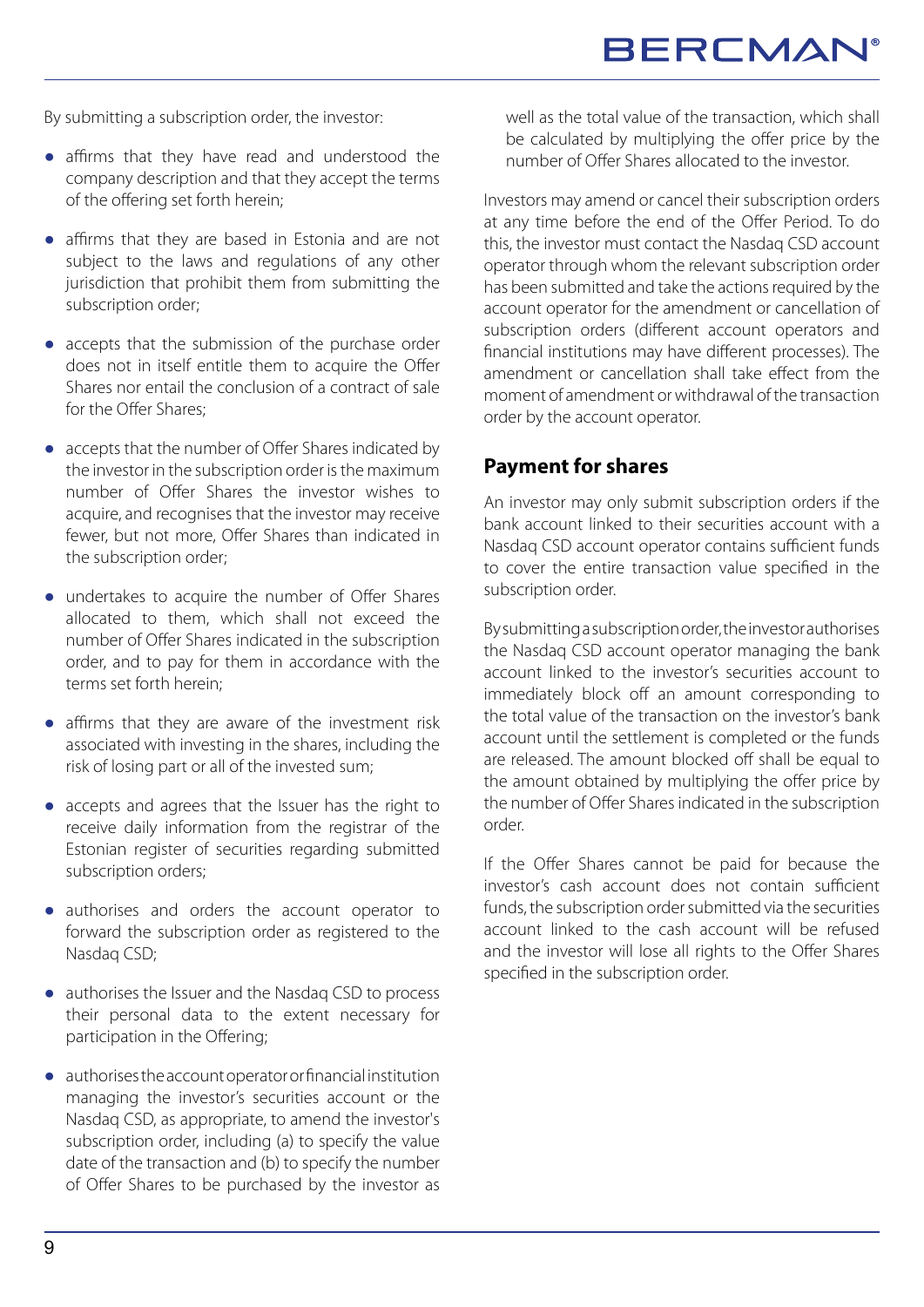### **Allocation rules**

Bercman will decide on the allocation of the Offer Shares at its own discretion after the end of the Offer Period, at the latest on or around 28 June 2021. In the allocation, all investors will be treated equally under identical circumstances. In addition to the Offering, Bercman may allocate Offer Shares at its discretion to institutional investors outside Estonia, provided that such investors can be considered qualified investors within the meaning of Article 2(e) of the Prospectus Regulation.

### **Settlement of the Offering**

The Offer Shares will be registered in the Estonian register of securities and transferred to each investor's securities account presumably on or around 29 June 2021. The transfers will be conducted pursuant to the procedure of 'delivery versus payment', concurrently with the transfer of the subscription amount from the investor's account to that of Bercman. During settlements, the Offer Shares will have the temporary ISIN EE3801076409, which will be swapped for the permanent ISIN EE3100076407 on or around 12 July 2021.

#### **Release of funds**

If the Offering or a part thereof is cancelled, an investor's subscription order is rejected in part or in whole, or the number of allocated Offer Shares is different from the number of Offer Shares subscribed for, the relevant account operator will release the funds blocked off or a part thereof (in the amount exceeding the sum to be paid for the Offer Shares) on the bank account of the investor in accordance with the account operator's terms presumably within one business day. Bercman cannot be held liable for the release of such a sum nor for the payment of interest on the released sum for the period during which it was blocked off.

### **Cancellation of the Offering**

Bercman may cancel the Offering in full or in part or alter the terms and dates thereof at any time before the publishing of the allocation of the Offer Shares. Among other things, Bercman may cancel the Offering in full or in part or alter the terms thereof if the total volume of the Offering is not subscribed for.

Information regarding any alteration of the terms of the Offering or the cancellation of the Offering will be published on Bercman's website and as an exchange announcement via the information system of the Exchange.

## **4. USE OF THE REVENUE FROM THE OFFER AND PURPOSE OF ADMISSION TO TRADING**

Bercman intends to use the revenue from the offer for growth and product development. The estimated revenue from the offer is approximately 680,000 euros, in the case of over-subscription, the offer will amount to 816,000 euros. The cost of preparing the offer is approximately 20,000 euros. The net proceeds from the offer are therefore 660,000 euros. Bercman intends to use the net income to finance the following steps:

(i) investments into the optimisation of our product Smart Pedestrian Crosswalk, including the expansion of the engineering and software team to increase vertical integration;

- (ii) expansion of the sales team and increase of export activities through international distributors;
- (iii) investments into a project in development a product that meets the requirements of railway management systems;
- (iv)investments into product development in relation to vehicle-to-everything (V2X) communication;

The purpose of applying for admission to trading is to make Bercman more transparent and credible for shareholders, investors, partners, and customers. Nasdaq is a quality label that plays an important role in the company's sales strategy.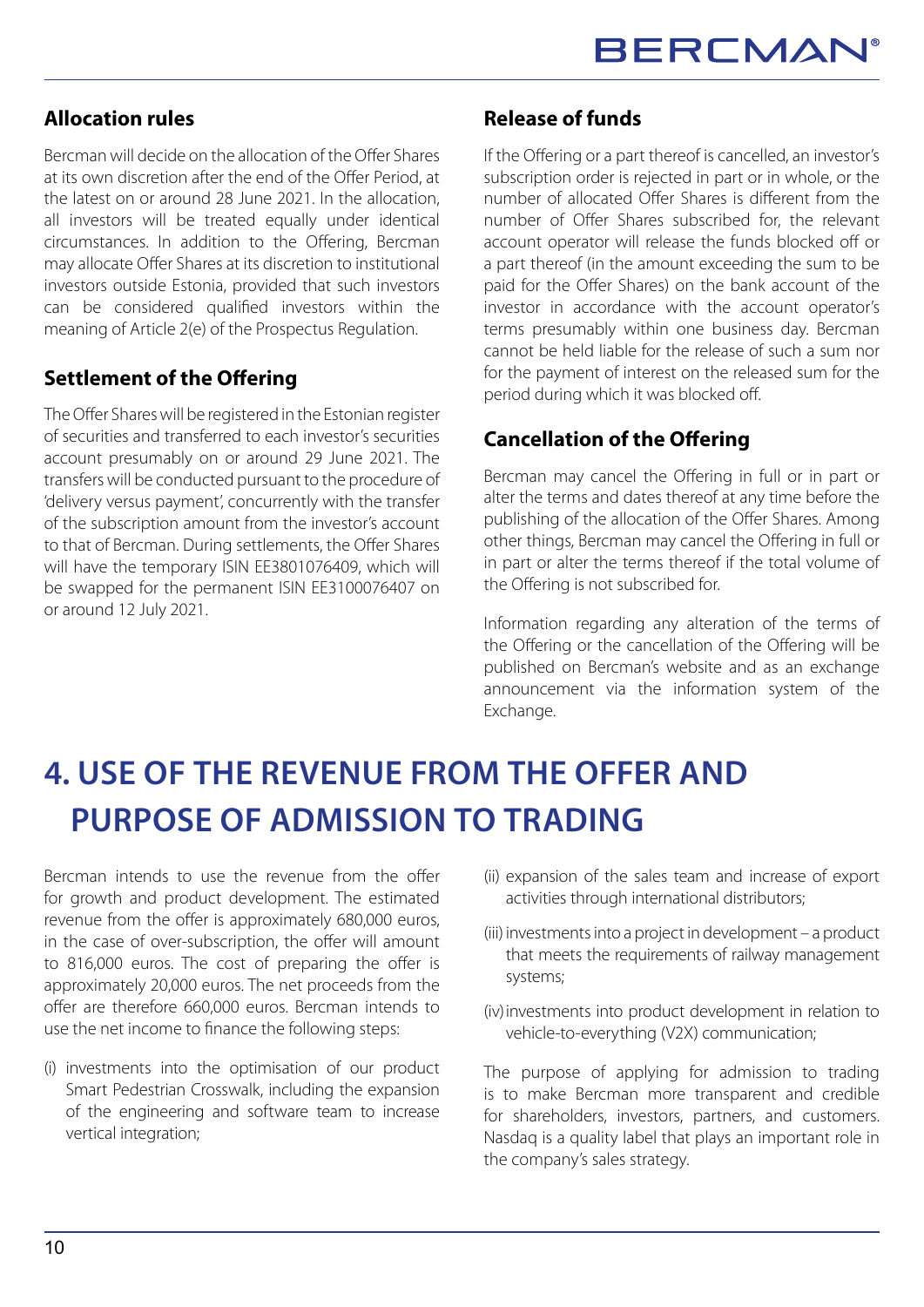## **5. BUSINESS OVERVIEW**

#### **Admission to trading of the Shares**

Bercman has filed an application with the Exchange for admission to trading of Bercman's Shares, including the Offer Shares, on the Exchange's First North MTF, and the trading of the Shares is expected to commence on First North on or around 12 July 2021. If the Shares are not admitted to trading according to the planned schedule or if the Exchange decides not to admit the Shares to trading for any reason, investors will not be entitled to seek the repurchase of the issued shares from Bercman.

#### **History, development, and prospects of the Issuer**

Bercman (www.bercman.com) is a deep-tech company founded in 2016 in Tartu, Estonia, and primarily engaged in the development and sale of technologies and products related to road safety and mobility.

The company generates revenue from both the sale of the devices it has developed as well as from periodic fees charged for software use and system updates. Bercman devices are unique because of the software solutions utilised in them, which are developed within the company and which offer unprecedentedly high functionality compared to competing products, at a similar price.

Today, Bercman is a recognised actor in the industry and actively participates in the development of the sector through the co-operation network of ITS Estonia. The company's story began when co-founder Mart Suurkask, due to personal reasons, set out to seek a cost-effective way to increase road safety, initially focusing on obviously hazardous locations such as unregulated pedestrian crossings. Mart believed that the problem could be solved with a smart system that does everything possible to reduce the risk of collisions between road users.

In order to realise his idea, in autumn 2016, Mart founded Bercman Technologies AS, and soon longtime entrepreneur Kuldar Leis joined the development of the company. Since 2018, Bercman has worked on the development of several products, primarily the following:

**● the Smart Pedestrian Crosswalk** – a machine vision-based safety system for unregulated pedestrian crossings. The company is also planning to implement the technology at regulated intersections and other complex traffic junctions. The system has been developed in consideration of the needs of today's traffic environment as well as potential developments in the area of connected, automated, and autonomous vehicles. For this purpose, the Smart Pedestrian Crosswalk can be interfaced with standardised vehicle-to-everything (V2X) hardware and software.

Bercman has faced a number of challenges in the development process, but the greatest challenge across products has been to bring down the cost of production. As a result of the efforts made in the last two and a half years, Bercman has managed to make its technologies more modular and thereby reduce the cost of production of the devices offered by the company more than threefold. This in turn means that the products designed by the company have reached a price level that is competitive for both resellers as well as customers in general.

As of now, Bercman has succeeded in developing optimised hardware for the Smart Pedestrian Crosswalk, which utilises internally developed circuit boards that allow the system to be made more compact. For the daily operation of its devices, the company has created a special digital user environment: the Bercman Management Console. The company's development activities have always centred and will continue to centre on the machine vision algorithms developed for and implemented in the Smart Pedestrian Crosswalk, which are designed to prevent risk situations in traffic. Bercman intends to use its expertise in this area in its future products as well, and it also forms part of the company's digitisation plan. In order to avoid losing its focus too much, Bercman has acquired a contractual manufacturing partner in Hansamatrix AS (HMX1R) for its physical products.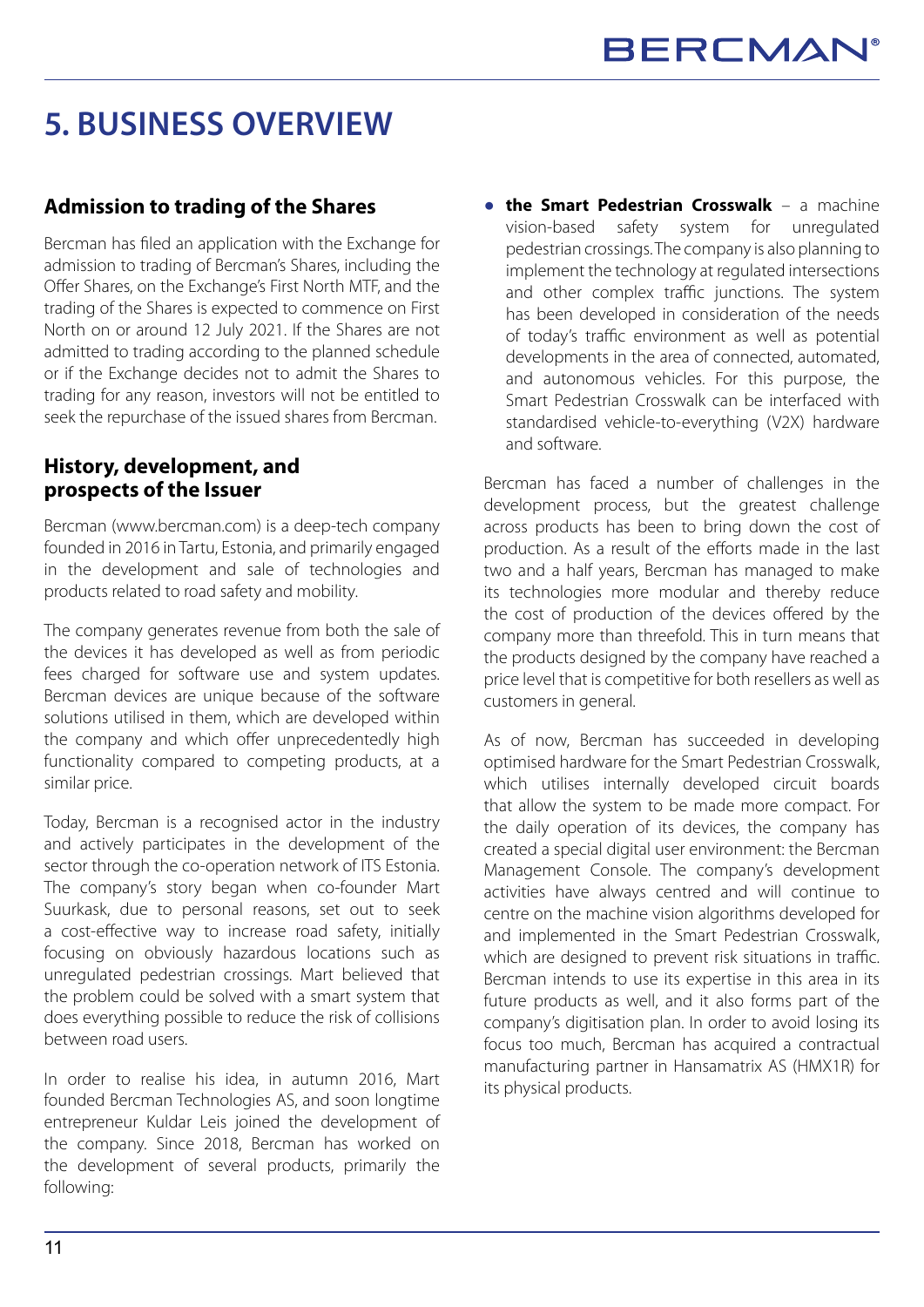## **BERCMAN®**

As part of its development activities, the company has carried out several pilot projects to test product prototypes at various technology readiness levels. The Smart Pedestrian Crosswalk has been tested extensively since 2018, in Estonia as well as Finland.

In October 2020, Bercman completed its first updated (more modular) Smart Pedestrian Crosswalks, which have now been deployed in the rural municipality of Viimsi in Harju County, Estonia, as well as Milton Keynes, England. The company has also received additional orders for Smart Pedestrian Crosswalks from Estonia, Latvia, and Croatia. The first of the ordered devices should be installed in June/July this year. Among other things, these projects are expected to include the piloting of the first Smart Pedestrian Crosswalk equipped with 5G hardware, as well as the testing and demonstration of mobile data communication and communication with connected vehicles. The operating principles of the system are described on the next page;

**● the Smart Mobility Hub** – an interactive information system for transport service providers for operating on-demand public transport.

The Smart Mobility Hub has been developed in collaboration with OÜ Modern Mobility, and the first prototypes of the system were piloted as Smart Bus Stops in 2020 in Estonia, servicing the route Ülemiste City – Tallinn Airport, as well as in the city of Lamia in Greece. The system enables on-demand self-driving transport routing in daily life. Smart Mobility Hubs are set to be deployed in several cities across Estonia this year.

### **Mission and vision of Bercman**

The activities of Bercman are inspired by **Vision Zero.**  Vision Zero is a strategic road safety philosophy which recognises that, in order to eliminate accidents, it is essential to design the traffic environment in such a way that takes into account the fact that humans make mistakes and will continue to make mistakes. Therefore, to increase safety, instead of educating road users, solutions that help completely prevent anthropogenic accidents should be implemented.

Bercman supports the advent of Vision Zero and selfdriving vehicles by developing products that are designed in such a way that they are capable of communicating with all parties of the traffic environment. Figuratively speaking, the company's solutions have to maintain an active dialogue with other infrastructure equipment, vehicles and themselves to ensure the safest possible and eco-friendly traffic environment – why should an autonomous vehicle (self-driving vehicle, parcel robot, etc.) stop at the stop line if a nearby Bercman technology confirms that there are no approaching vehicles and has given the green light to move?

- **●** The **mission** of Bercman is to anticipate and prevent avoidable traffic accidents and to accelerate progress for the widespread introduction of self-driving and connected vehicles to achieve this.
- **●** The **vision** of Bercman is to become the preferred partner on the global market of intelligent transportation systems, while developing smart city, smart road and other innovative mobility products and services, with the objective of increasing road safety and people's quality of life.

### **The greatest barriers to growth**

Bercman has experienced a number of growth barriers during its period of operation, the main ones are as follows:

- **● Due to the limited size of the team**, it is taking Bercman a long time to create a partner network. Due to Bercman's field of operation where the main customer is the public sector, all our current partners wish to protect themselves against all business risks as much as possible. This means that new partnership agreements are very detailed and require constant attention from many team members and continued dialogue with potential partners.
- **●** Lack of sufficient **capital for product localisation restricts entry into markets.** Regardless of the fact that the company only operates in Europe, there are differences within the internal market and it is necessary to adapt the products of the company to be market specific, particularly in the 'old' Member States.
- **●** Due to **lack of sufficient capital, there is often insufficient stock.** So far, the company has usually ordered additional prefabricated equipment in small quantities, which has resulted in a relatively high cost price of the equipment. The low level of stock also means that the company cannot serve urgent projects.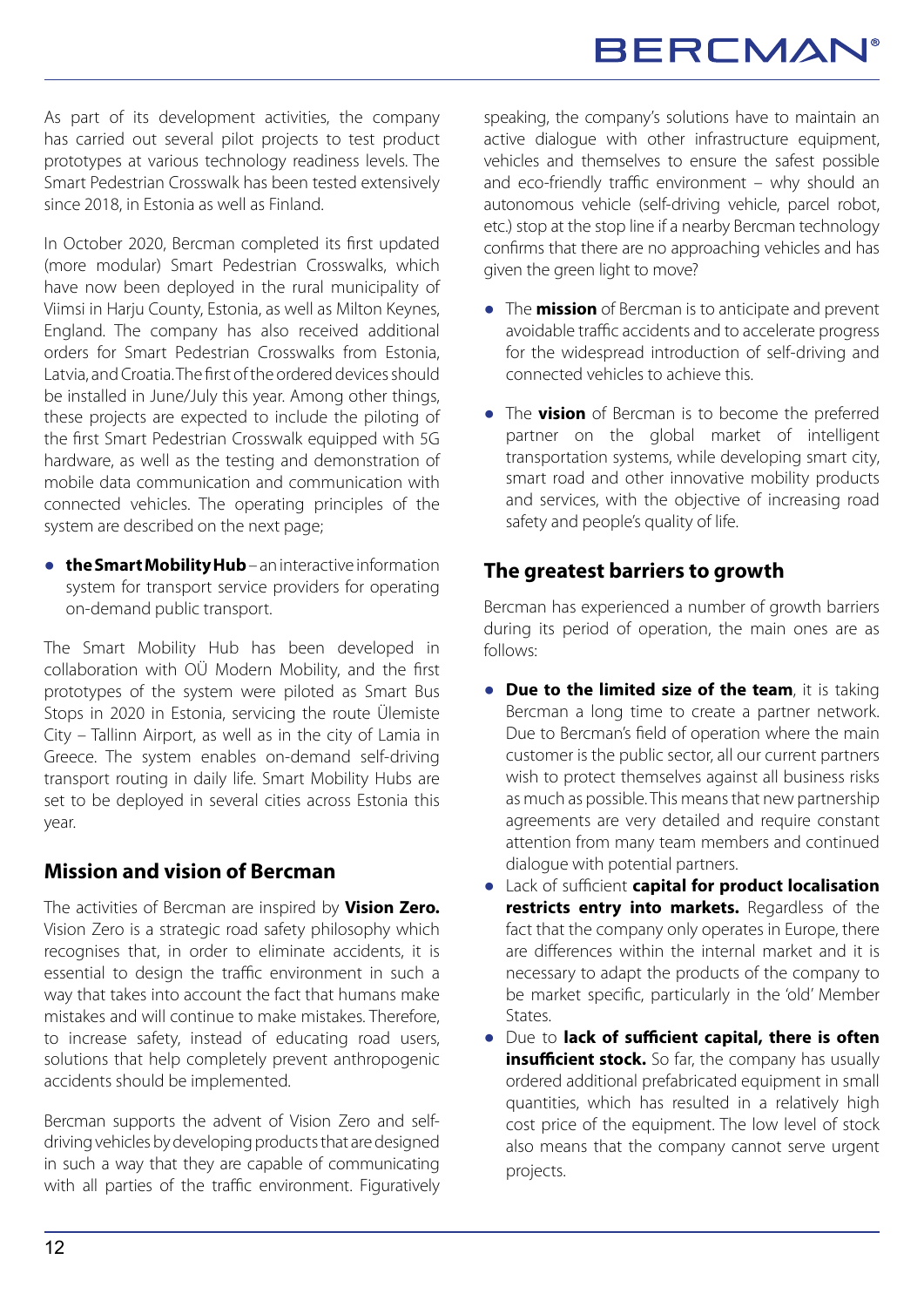## **BERCMAN**

#### **Bercman products**

Bercman product solutions are intelligent transportation systems or modern applications that use information and communication technologies to make the surrounding traffic environment more efficient and safe.

The portfolio of Bercman includes **two main products** – Smart Pedestrian Crosswalk and Smart Mobility Hub. In this respect, the company notes that the Smart Pedestrian Crosswalk is a product solution intended for today's market, whereas the Smart Mobility Hub is a **pathfinder** or a solution for market discovery that is initially and primarily used in a variety of smart city projects.

**The Smart Pedestrian Crosswalk is a safety system designed for unregulated pedestrian crosswalks that monitors traffic with various sensors to reduce traffic conflicts between road users.** The main task of the system is to increase the awareness of nearby road users and notify them of the possibility of a dangerous situation, if necessary. Such situations are identified with the help of machine vision algorithms which monitor the moving trajectories of the road users and detect their overlaps. Therefore, the device has two modes:

- **● Normal mode.** The system monitors nearby road users and warns approaching vehicle drivers with a visual signal of pedestrians crossing the road.
- **● Emergency mode.** The system monitors nearby road users and identifies the danger when trajectories overlap. An automatic vehicle-to-everything (V2X) message is transmitted to an approaching connected vehicle and, if necessary, the automatic emergency braking system is activated. The system warns vehicle drivers with a visual signal and pedestrians with an audio signal.



Currently, the benefits of the Smart Pedestrian Crosswalk for customer groups are as follows:

- **● The direct economic benefits arise from increased road safety**. A study on the effectiveness of Smart Pedestrian Crosswalk which was carried out this year by TalTech found that the Smart Pedestrian Crosswalk reduces the risk of traffic hazards by an average of 37%. Taking into account that traffic accidents cost most countries 3% of their gross domestic product, then every accident prevented holds a high value.\*
- **● The indirect economic benefits arise from the additional functions of the system.** The additional functions of the system can be used to gather data. The data gathered can be used to enhance traffic and living environment planning, to implement new business models or for scientific purposes.

<sup>\*</sup> Den Haag, Ministerie van Infrastructuur en Milieu (IenM), Kennisinstituut voor Mobiliteitsbeleid KiM, 2019, 203 p., ref.; KiM-19-A12 - ISBN 978-90-8902-216-5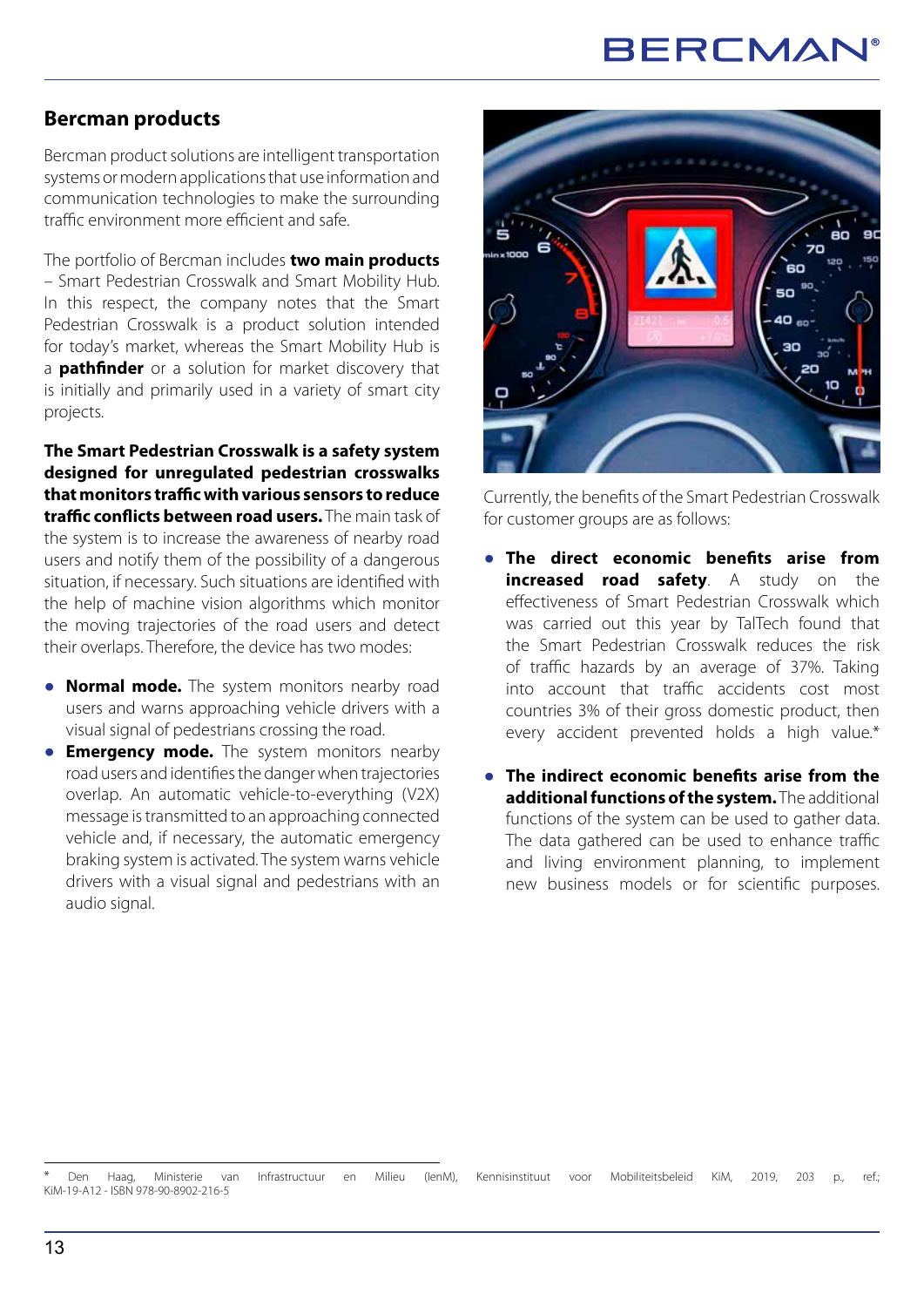The development of a Smart Pedestrian Crosswalk is an ongoing process and Bercman wishes to offer even more functionality on the market. For example, we are developing an automatic emergency call function for the Smart Pedestrian Crosswalk which would be able to detect an accident with the help of sensors and inform first responders of an unavoidable accident.

**Smart Mobility Hub** is an interactive information system that enables transport service providers to transmit real-time information and receive demandresponsive transport requests. In particular, the Smart Mobility Hub allows the service provider to remotely update timetables, transmit traffic information and to use the solution as part of a multimodal transportation system. Passengers can order a vehicle to their desired location at the press of a button or send notifications to the driver. The Smart Mobility Hub is designed to operate in both rural and urban areas as it uses solar panels to meet its energy needs and can be installed wherever there is mobile internet access.



Photo credit: FABULOS project

In addition to offering conventional products, Bercman also develops **custom-made solutions for large customers.** A prime example is a product that is being developed for **AS Operail**, an international railway logistics company operating in Estonia, and that meets the requirements of the European Rail Traffic Management System (ERTMS). The first testing of the product prototype will begin in the third quarter of 2021. This product development that conforms to European Union standards (ERTMS) constitutes a longterm opportunity to contribute to making the rail sector safer which, in turn, supports the mission and vision of the company.

### **Future prospects of Bercman**

After the initial public offering, the company intends to fully develop the aforementioned product that meets the requirements of ERTMS in the third quarter of this year, and to improve the object detection accuracy and the accident prevention software of the Smart Pedestrian Crosswalk. The focus is also on the real-life implementation with V2X vehicles. Furthermore, the company wishes to bring in further development and sales resources to serve the target markets in the third quarter. As of today, the company has entered or is about to enter six markets – Estonia, Latvia, Germany, Croatia, the UK, and Greece. As the sales capacity increases, Bercman wants to enter other Western and Central European markets (including Belgium, Lithuania, Slovenia, Slovakia, France, Spain, the Netherlands, and Czechia) where negotiations with potential partners are already underway.

In October, the company is participating in the ITS World Congress in Hamburg with official demonstrations, for which demonstrations of the functionalities of Smart Pedestrian Crosswalk will be made with cooperation partners:

- **●** Test track project for automated and connected driving in Hamburg. A test track several kilometers long for automated and connected driving has been built in the city of Hamburg, for which Bercman will supply a device that creates the preconditions for the crosswalk to be able to notify connected vehicles of road users in danger.
- **●** Project NATIX GmbH in cooperation with the University of Hamburg (Hamburger Informatik Technologie-Center e.V.) and Artificial Intelligence Center Hamburg (ARIC) to develop the prediction capability of the crosswalk in edge cases.

In 2022, Bercman aims to develop new product solutions, particularly to implement the machine vision algorithms of the Smart Pedestrian Crosswalk in products that are designed to manage traffic and improve road safety at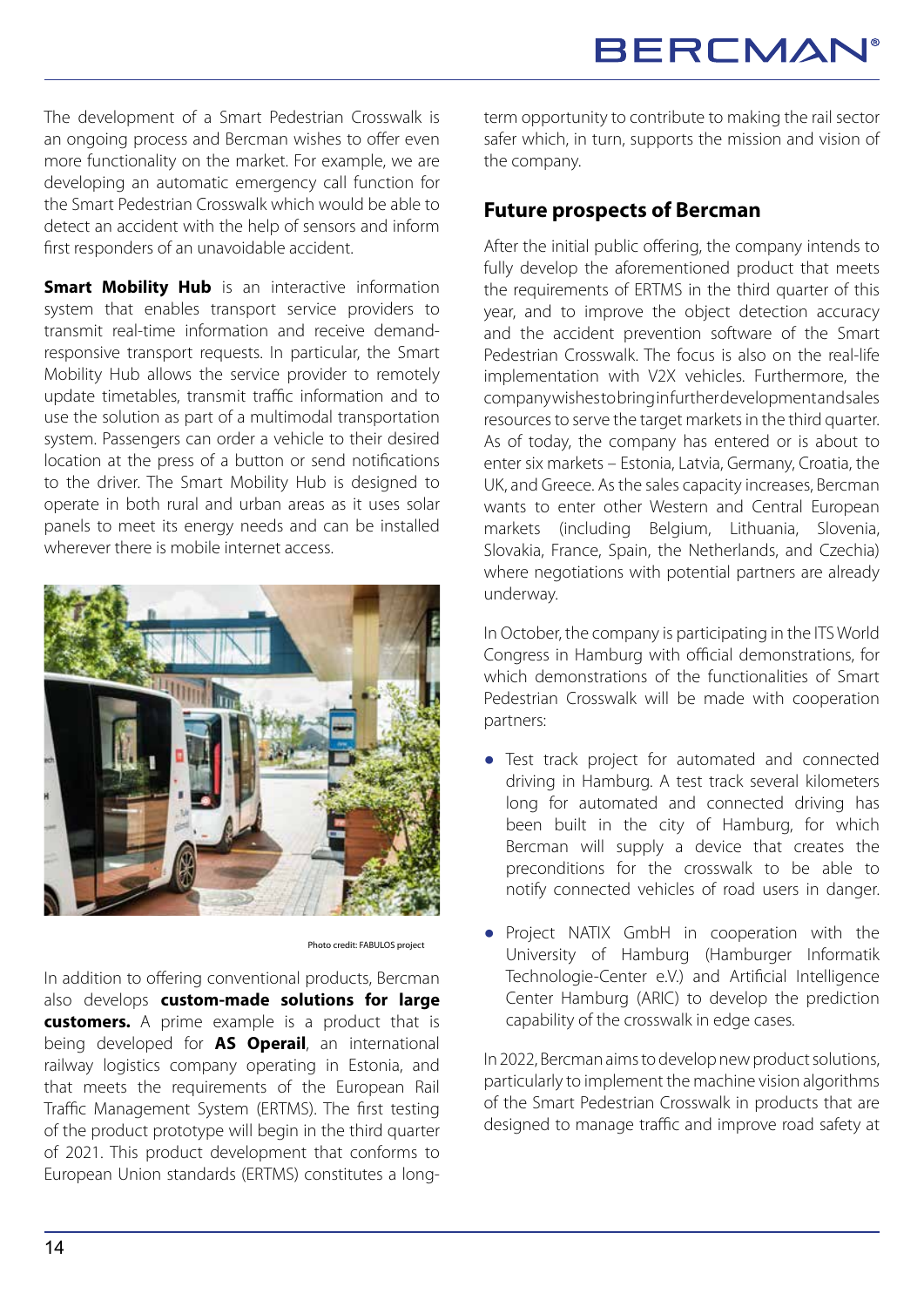## **BERCMAN**<sup>®</sup>

crossroads and other complex junctions. Bercman plans to implement this technology in the Smart Intersection Control and Automated Giving Way Detection products which, for the most part, are software solutions.

New technological developments in the world of selfdriving vehicles look as if they are going to have the same impact as the first vehicles had when they first appeared next to horse-drawn carriages. Many automotive historians are comparing the current situation with that at the end of the 19th century when the first motor vehicles were invented. Some of them predict that in 20 years non-autonomous vehicles will be banned. The reason why this prospect may become a reality lies in connected vehicles: if all vehicles are connected to each other, the risk of accidents is significantly lower, as 90% of the causes of accidents – human errors – are eliminated.

In accordance with its mission, Bercman aims to contribute to the spread of self-driving vehicles through smart solutions that can communicate with

vehicles and provide them a static perspective from the infrastructure to ensure safety. For example, at the end of 2020, in cooperation with the Autonomous Driving Lab of University of Tartu, who is developing a selfdriving vehicle for Bolt, Bercman installed a roundabout sensor which identifies the presence of vehicles on the roundabout and communicates this to the self-driving vehicle. Thanks to the Bercman sensor and infrastructureto-vehicle communication, the safety of the self-driving vehicle improved when entering the roundabout which in turn also ensures a smoother traffic flow.

As a result of this and other pilot projects taking place in 2021, Bercman intends to further increase its competence and knowledge to communicate with selfdriving vehicles and to find solutions for complex traffic junctions. Even though the exact time of the widespread use of self-driving vehicles is still an estimate today, all signs suggest that the vehicle-to-vehicle and vehicleto-infrastructure connectivity is something that will become more widespread in the next five years.

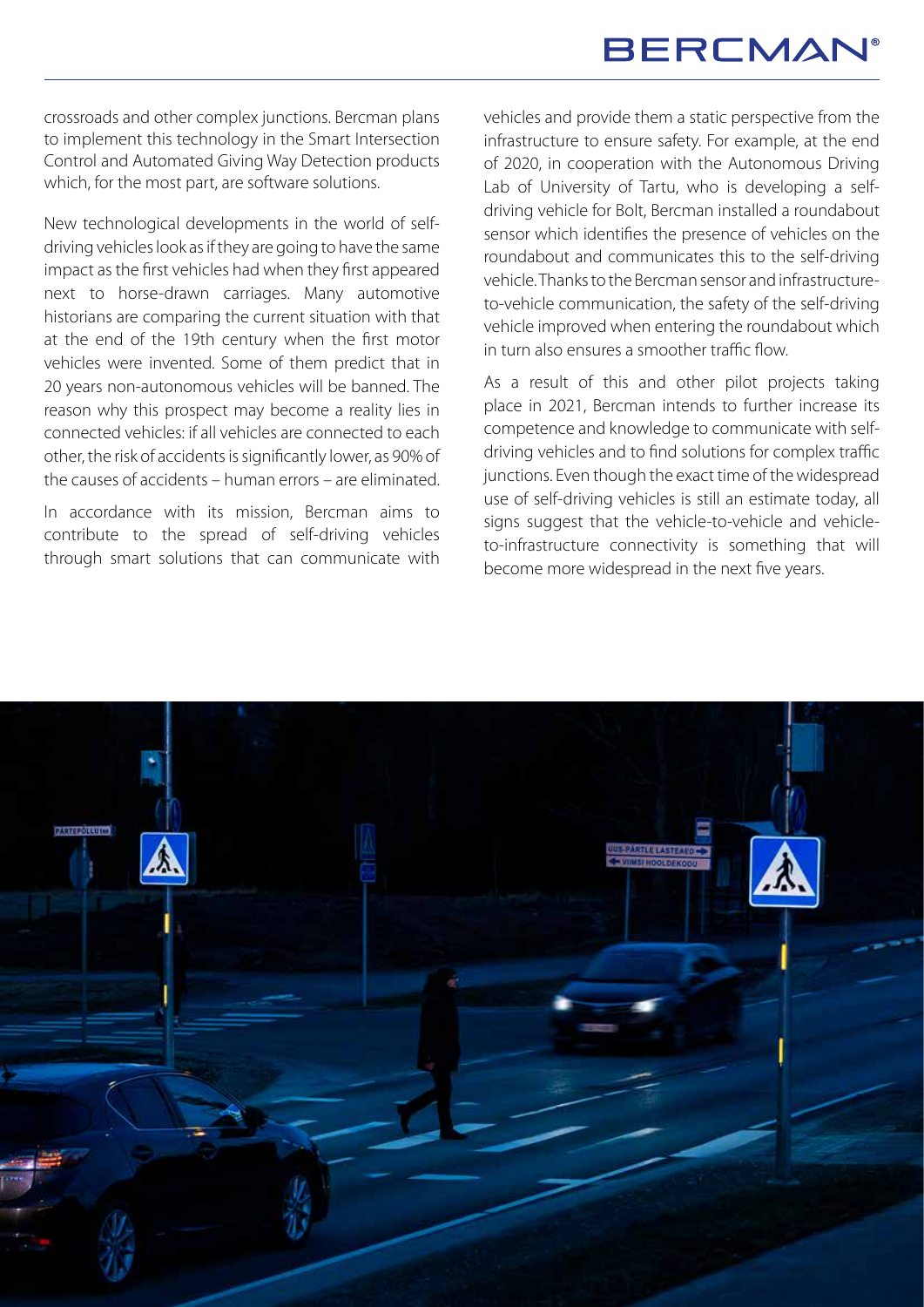|      | <b>MAJOR MILESTONES OF BERCMAN</b>                                                                                                                                                                                                                                                                        |
|------|-----------------------------------------------------------------------------------------------------------------------------------------------------------------------------------------------------------------------------------------------------------------------------------------------------------|
| 2016 | The founder Mart Suurkask realises that road safety has stagnated and progress has slowed<br>$\bullet$<br>down. The idea of the Smart Pedestrian Crosswalk is born.                                                                                                                                       |
|      | Bercman Technologies AS is established on 17 October 2016.                                                                                                                                                                                                                                                |
| 2017 | The company conducts a study on the technical feasibility of the smart pedestrian crosswalk<br>solution. A physical prototype is created as part of the study and it is tested in the laboratory<br>of TalTech.                                                                                           |
| 2018 | A patent application for the protection of the design of Smart Pedestrian Crosswalk is<br>submitted. The application cannot be continued because it is apparent that the device<br>should be made more modular.                                                                                           |
|      | Two developers with a background in hardware join the company with the aim of<br>$\bullet$<br>developing the first testing prototype of the Smart Pedestrian Crosswalk.                                                                                                                                   |
| 2019 | The idea of the Smart Mobility Hub is born.                                                                                                                                                                                                                                                               |
|      | Bercman participates in the acceleration programme of Buildit, the aim of which is to bring<br>the Smart Pedestrian Crosswalk solution closer to the market. Bercman completes the<br>accelerator and BuildIT Pre-Seed Fund invests in the company (€50,000).                                             |
|      | Bercman receives funding from Archimedes NUTIKAS $(\text{\textsterling}70,514)$ to research the possibilities<br>$\bullet$<br>of combining real-time sensor datasets. The project ends in the first quarter of 2020.                                                                                      |
|      | In the background, there is continuous work to reduce the cost price of the solution and<br>$\bullet$<br>develop the technology. A more capable and affordable prototype of Smart Pedestrian<br>Crosswalk is born.                                                                                        |
| 2020 | Installation of Smart Pedestrian Crosswalk prototypes with limited functionality for Estonian<br>$\bullet$<br>and Finnish pilot customers.                                                                                                                                                                |
|      | • Submission of the Horizon 2020 project application. The application is successful and<br>Bercman receives 50,000 euros for the economic feasibility analysis of the Smart Pedestrian<br>Crosswalk. In the framework of this analysis, the strategy on intellectual property of Bercman<br>was prepared. |
|      | Four new employees, who are involved in hardware development, business development<br>and business management, join the team. The team now has eight members.                                                                                                                                             |
|      | The development of the Smart Mobility Hub prototype.                                                                                                                                                                                                                                                      |
|      | Bercman begins cooperation with the University of Hamburg and technology companies<br>of Hamburg (including ARIC), and plans common projects.                                                                                                                                                             |
|      | In cooperation with Modern Mobility OÜ, a future mobility company, the Smart Mobility<br>Hub pilot project is conducted in Tallinn and Greece.                                                                                                                                                            |
|      | The beginning of cooperation with the Autonomous Driving Lab of University of Tartu and                                                                                                                                                                                                                   |
|      |                                                                                                                                                                                                                                                                                                           |
|      |                                                                                                                                                                                                                                                                                                           |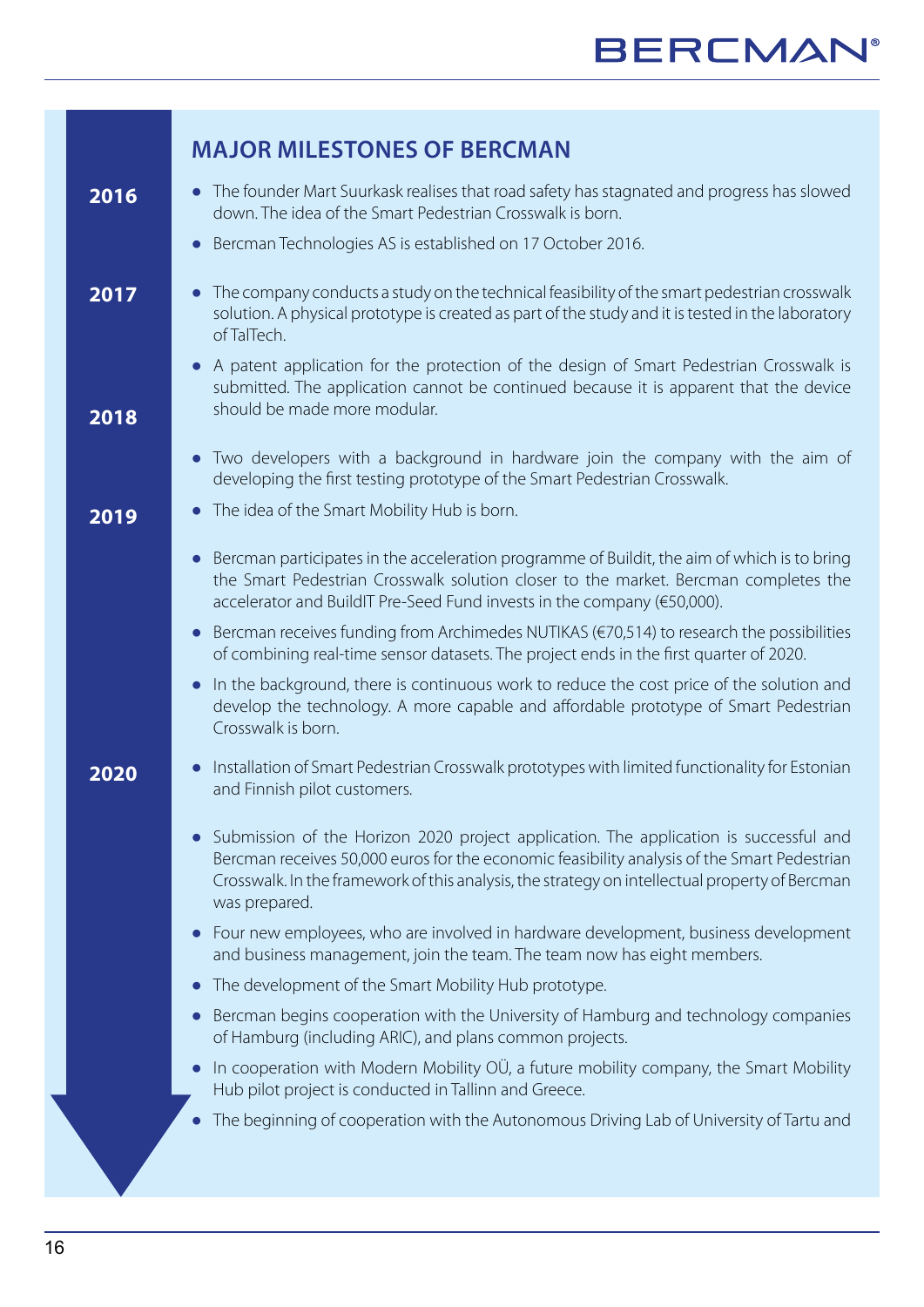## **BERCMAN**



### **Markets and competition**

In 2020, the total size of the global intelligent transportation systems market was close to 15 billion euros. It is a fast-growing market that is expected to double by 2025, with a projected compound annual growth rate of more than 15%. Bercman is active in the largest – **advanced traffic management systems** – market segment, which represents 38% of the total market.

Geographically, the three largest markets are North America (40.2%), Asia-Pacific (24.1%), and Europe (22.4%). The market share of Europe is expected to increase as the European Union has set itself the goal of becoming the leading producer and user of the services of intelligent transportation systems in the world.

In Europe, the **main growth factors** of the market are:

- **● The increasing number of motor vehicles.** There are 300+ million vehicles in Europe and this figure is increasing annually by 1.4%.
- **● Infrastructure solutions with poor safety.** An average of 20,000 people die annually on European roads.
- **● The desire to reduce negative impacts on the environment.** Intelligent transportation systems enable the reduction of location-based greenhouse gas emissions by approximately 4%.
- **●** The largest customer group of intelligent transportation systems is the public sector, more precisely **city governments**, who are interested in the ability of these technologies to make traffic more efficient. When choosing an intelligent transportation system, customers are primarily interested in their (1) ability to collect traffic environment data, (2) low operating costs, and (3) long service life.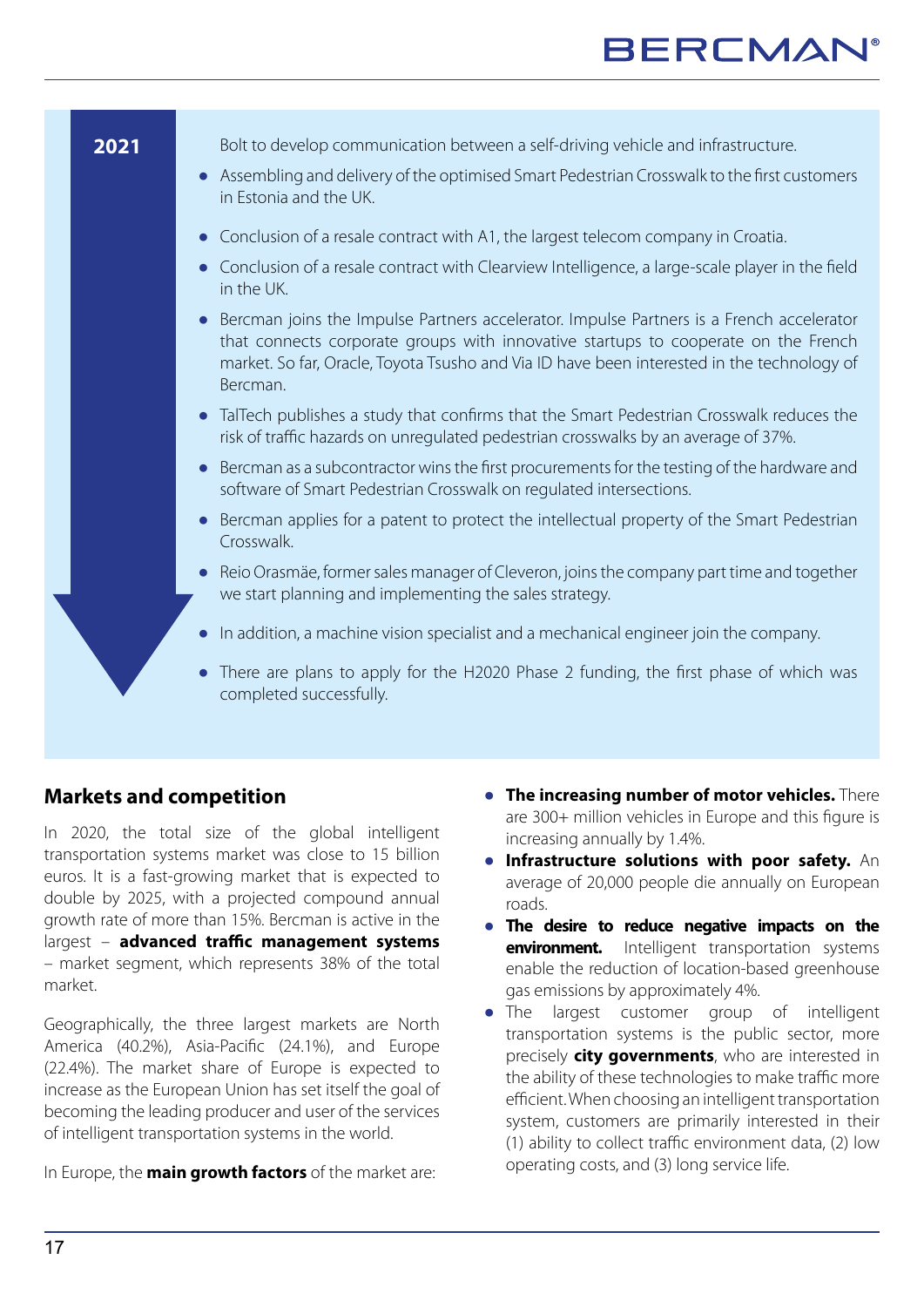Bercman considers the target markets for its products and services to be Baltic and Western and Central European countries where there are problems with road safety or where the implementation rate of new road safety technologies is above the average. As of today, the company has entered or is about to enter six markets – **Estonia, Latvia, Lithuania, Croatia, the UK, and Greece**. As the sales capacity increases, Bercman wants to enter other Western and Central European markets (including Belgium, Germany, Slovenia, Slovakia, France, Spain, the Netherlands, and Czechia) where negotiations with potential partners are already underway.

The product solutions of Bercman are primarily targeted at cities with more than 50,000 inhabitants and where the local authorities have a firm plan for renewing the infrastructure solutions of the city over the coming years. In Europe, approximately 250 cities meet this criterion. Bercman estimates that per 50,000 inhabitants there are about 60 unregulated crosswalks in each city, which means that in the case of Smart Pedestrian Crosswalk, the serviceable addressable market of Bercman in the target countries is more than 450 million euros.

To reach customers, Bercman seeks potential resale partners in target markets, negotiates terms and conditions, and selects the most suitable candidates. Generally, Bercman concludes with the reseller an ambitious agreement which determines the obligations of both parties, in order for Bercman and the selected partner to be able to serve customers as efficiently as possible and maintain the good image of the trademark in the public sector. Bercman only performs direct sales in Estonia.

Solutions for the intelligent transportation systems market are primarily offered by manufacturers of traffic management systems of an international calibre, such as Denso (JP), Kapsch TrafficCom (AT), Swarco (AT), Siemens (DE), Thales (FR) and many others. Globally, the intelligent transportation systems market is divided quite evenly between these manufacturers; however, in the advanced traffic management systems segment, the biggest manufacturer is Kapsch TrafficCom.

Kapsch TrafficCom operates in 25 countries and its sales turnover in 2020 was more than 500 million euros, of which 53% originated from Europe. Kapsch estimates that those who can stand out from the competition and offer solutions based on data will benefit in the next 7 years on the advanced traffic management systems market.

To the best knowledge of Bercman, competitors have not informed the public about their plans to launch product solutions similar to the Smart Pedestrian Crosswalk. This was also confirmed by queries about competitors in European patent databases. Since this is a nascent field and potential patent applications may have been submitted recently, we cannot rule out the existence of a so-called blind period. A blind period means that from the date of priority until the publication of the patent application, the applications are not visible in the database.

Compared to competing solutions (including automatic pedestrian crosswalk warning systems), the Smart Pedestrian Crosswalk offers unprecedented functionality at a comparable price. The greatest technological advantage of the Bercman solution is machine vision algorithms which exclusively enable the local prevention of situation-based conflict situations.

### **Important agreements**

On 4 October 2018, Bercman Technologies AS concluded an investment loan contract with Swedbank. As of 30 May 2021, the outstanding principal amount of the investment loan is 45,651.66 euros. The deadline for reimbursing the loan is 15 September 2022. The loan contract has been concluded on market conditions and both parties perform the contract in accordance with its terms and conditions.

The core shareholders of Bercman have concluded a shareholders' agreement, the objective of which is to agree on the cooperation of the parties as the shareholders of the issuer. However, the shareholders' agreement does not include voting agreements and the decisions of the general meeting of the issuer are adopted in accordance with the statutes and legislation. The most important condition of the shareholders' agreement is the agreement according to which **Hasenberg OÜ, the key shareholder of the issuer, and undertaking under the control of the founder and board member, undertakes not to dispose of its shares within a 12-month period** from the conclusion of the agreement. The agreement does not contain any agreements or conditions that could damage the rights of a shareholder who is not a party to the agreement.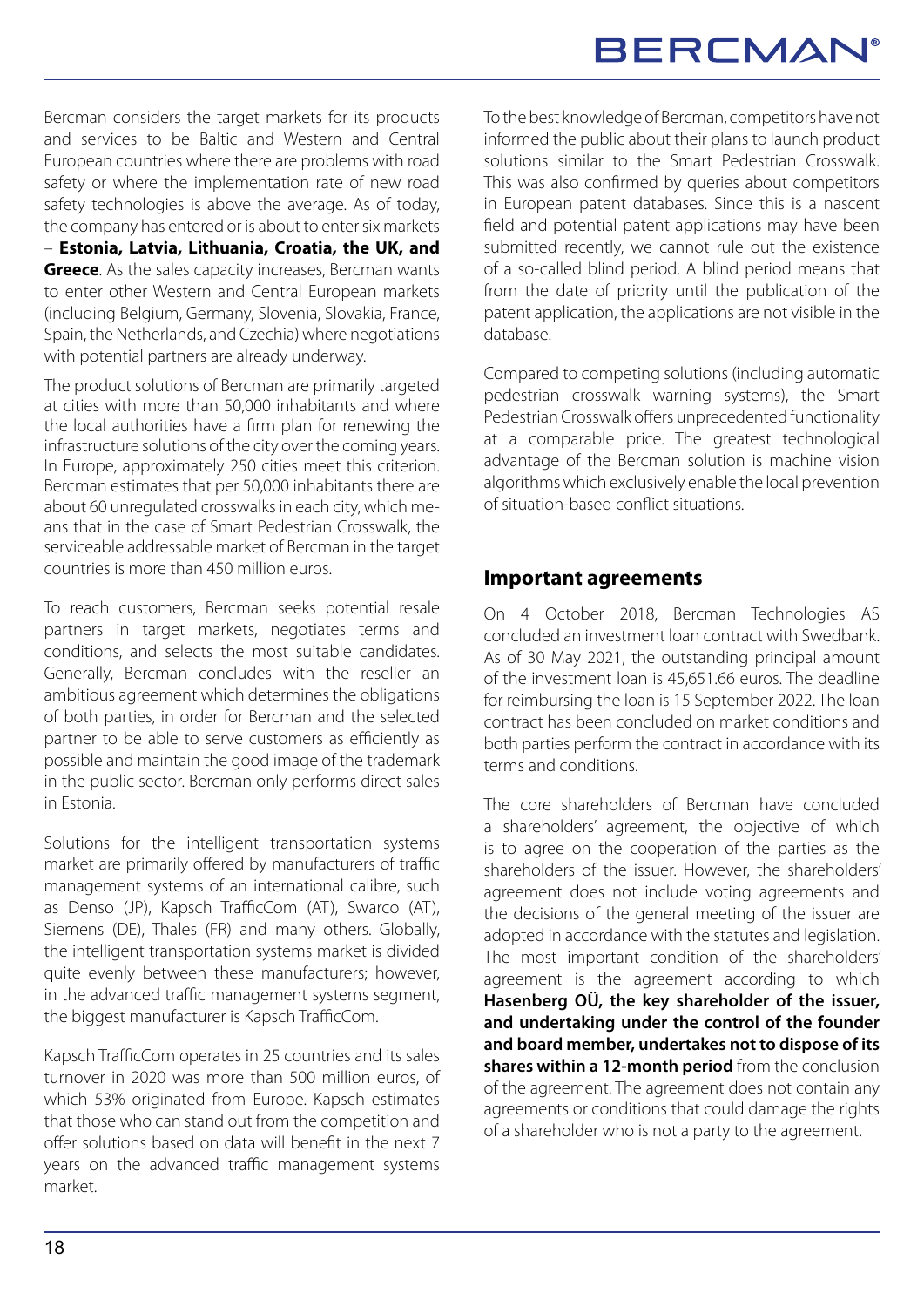#### **Key assets**

### **Strategy on intellectual property**

Bercman protects its intellectual property ('**IP**') against unauthorised use. In the framework of the Horizon 2020 programme, a feasibility study was conducted, during which the company's strategy on IP was also prepared. The strategy on IP of Bercman is heavily based on business secrets; however, the company has an increased interest in patenting its technology both in Europe and America (see next subchapter 'Intellectual property'). The company plans to submit a patent application for the protection of their intellectual property. More details will be available on our website

www.bercman.com under the tab 'Investor Relations'.

The company has appointed a person responsible for the management of intellectual property of Bercman (including for ensuring that the source code would always be the property of the company) and who conducts periodic freedom to operate searches and stays informed about the intellectual properties of competitors.

### **Related-party transactions**

There are no related-party transactions.

#### **Intellectual property**

The intellectual property of Bercman is represented by a German patent law firm Stellbrink & Partner Patentanwälte mbB. The patent attorney of the company is Axel Stellbrink, who has some 30 years of experience in patenting start-up inventions. Axel has also performed several times at the seminars of Enterprise Estonia as a representative of Starship Technologies OÜ.

#### **Trademark**

The European Union Intellectual Property Office has included the term 'Bercman' in relevant classes in the European Union trademark register. The number of certificate of registration is 016235418. As the fields of activity expand, the classification of goods and services will be supplemented to protect the term.

### **Proceedings**

Bercman has no ongoing legal proceedings and has had no tax or other disputes in previous reporting periods. No bankruptcy claims have been filed against Bercman and no bankruptcy proceedings have been initiated.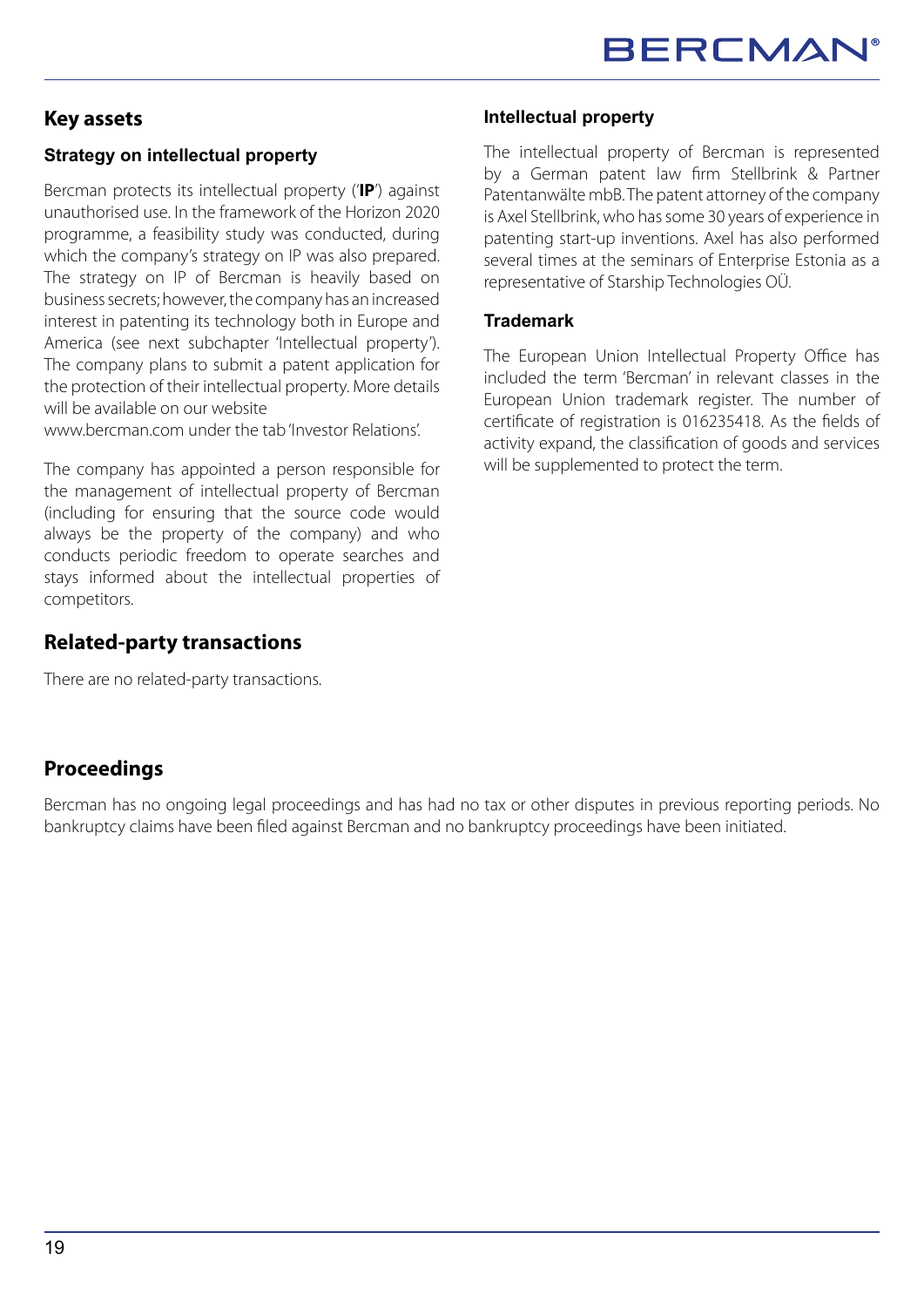## **6. MANAGEMENT**

### **Management bodies**

Bercman has a two-level management structure. The management board is responsible for the regular activity and management of Bercman, the management board has the right to represent Bercman in accordance with the law and the statutes. Bercman is managed by a single-member management board.

The supervisory board of Bercman is responsible for strategic business planning and oversees the activities of the management board. The supervisory board of Bercman consists of three members.

The highest supervisory body of Bercman is the general meeting of shareholders. Shareholders can participate in the management of Bercman through the general meeting of shareholders which has the competence to decide on certain important corporate matters, such as amendment of the statutes; increase or decrease of share capital; issue of convertible debenture; election and removal of members of the supervisory board; selection of auditor; conduct of a special audit; approval of annual report and distribution of profits; decision on the dissolution, merger, division and transformation of Bercman; decision on performing a transaction with a member of the supervisory board; determination of the terms of the transaction; decision on having a legal dispute and appointing a representative of Bercman in that transaction or dispute; and other matters prescribed by law or the statutes of Bercman.

### **Management Board**

**Mart Suurkask is a member of the Management Board** of Bercman. Mart Suurkask was born in 1989. He graduated from the Estonian Entrepreneurship University of Applied Sciences Mainor in 2011 with a degree in business administration, majoring in logistics. Mart owns nearly 40% of Bercman's shares through the holding company Hasenberg OÜ. Mart has been in business for almost 8 years, during which time he has acquired diverse knowledge and the skills to successfully take the company to an international level. Mart is a cofounder and visionary of Bercman and is fully committed to the development and success of the company.

#### **The Supervisory Board**

As of the date of the company description, the Supervisory Board of Bercman includes three members: Kuldar Leis, Raimond Russak, and Tarvi Thomberg.

**Chairman of the Supervisory Board Kuldar Leis** was born in 1968. He graduated from the School of Economics of the University of Tartu. Kuldar has been Bercman's shareholder and a member of the Supervisory Board since 2018. He has more than 25 years of experience in business management and entrepreneurship. Among other things, he has been involved in listing two companies: adding Premia Foods to the main list of Nasdaq Tallinn as Chairman of the Management Board and admission to trading of Linda Nektar on First North as a member of the Supervisory Board. Kuldar is a member of the supervisory board of both listed companies and also operates in several other companies. For the last four years, Kuldar has been a business consultant in South-East Estonia and, since June 2021, a member of the management board of the Tartu 2024 Foundation (European Capital of Culture Tartu 2024). He owns approximately 17% of Bercman's shares through the holding company OÜ Rododendron.

**Raimond Russak, a member of the Supervisory Board,** was born in 1970. He graduated from the Estonian Agricultural University with a degree in economics and business in 1997. Raimond has worked in more than ten different companies, mostly in financial management, most recently in TV3 as a member of the management board and CFO. He has also been a cofounder of Kids Network Television OÜ, one of the most successful media companies in the Baltics, which was just sold to the large group MM Grupp. Today, Raimond is building a greener future in Roofit Solar Energy OÜ as co-founder and CFO. Raimond Russak owns approximately 1.7% of Bercman's shares through the private limited company Finantsvara OÜ.

**Tarvi Thomberg, a member of the Supervisory Board,** was born in 1982. Tarvi has been a member of Bercman's Supervisory Board and investor since 2020. He completed a master's degree in electrical engineering from Tallinn University of Technology in 2007 and an MBA from the Estonian Business School in 2014, and has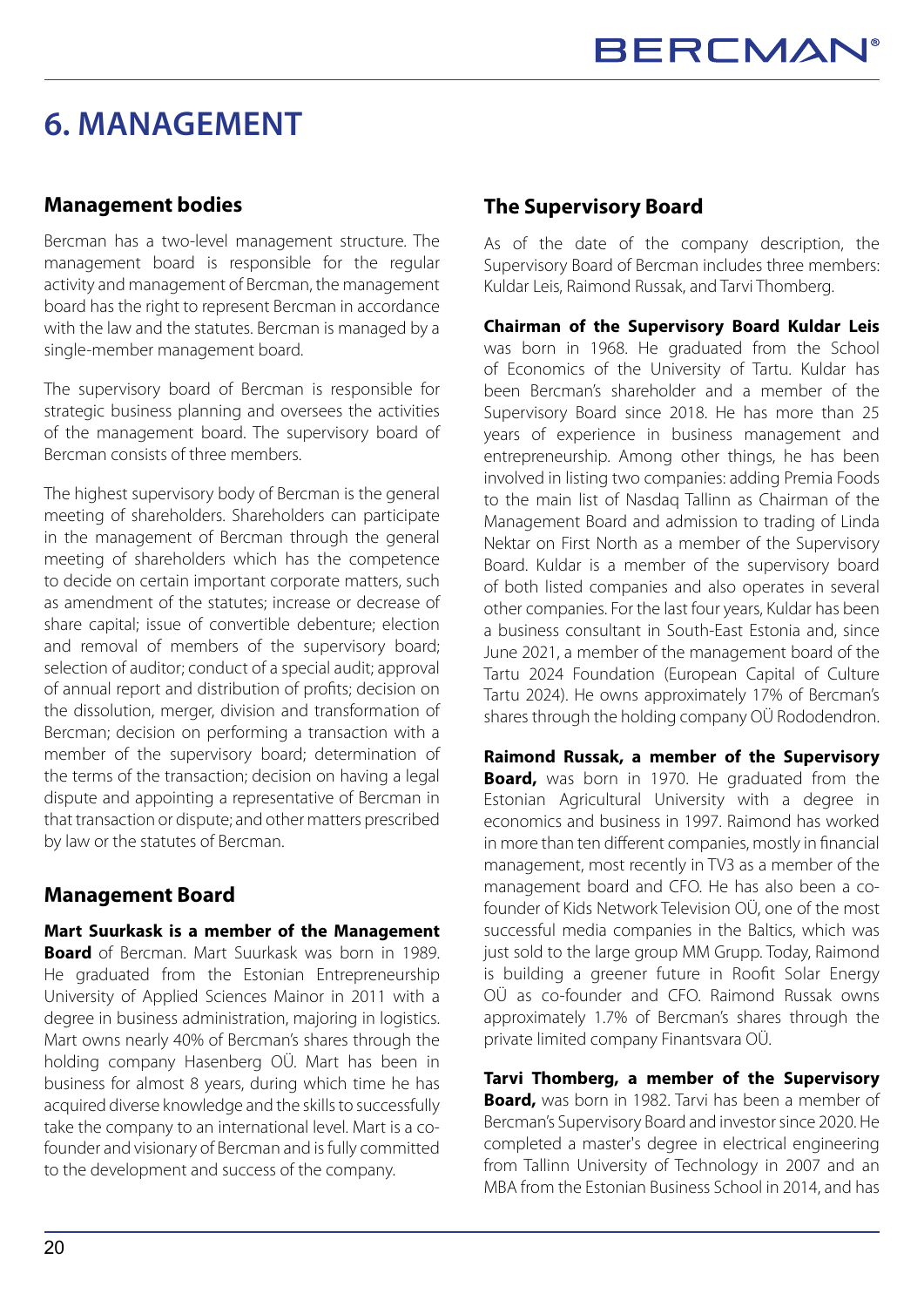also acquired knowledge in business administration in the London Business School in 2013. Tarvi has worked at Elektrilevi as a member of the Management Board and the head of customer management and is now the head of the enhancement service at Eesti Energia and the head of Enefit Outotec Technology. Tarvi Thomberg owns approximately 9.6% of Bercman's shares through the private limited company Wrap OÜ.

### **Board approval**

To the best of the Management Board's knowledge, no member of the Management Board, members of the Supervisory Board or any of the key personnel of Bercman have been criminally convicted or convicted of fraud or fraudulent conduct in the previous year. To the best of the Management Board's knowledge, no member of the Management Board, members of the Supervisory Board or any of the key personnel have been a member of the governing body of any legal entity at the time of initiating bankruptcy, reorganisation or liquidation proceedings in the previous five years. The Management Board confirms that Bercman has no ongoing legal proceedings and has had no tax or other disputes in previous reporting periods. No bankruptcy claims have been filed against Bercman and no bankruptcy proceedings have been initiated.

technology lets them believe that visible changes will occur in the coming years. Bercman's team culture is focused on taking responsibility, thinking outside the

box and being results-oriented.

## **OUR TEAM**

Bercman has a young team of 10 members that is characterised by great ambition and determination. All team members are united by the desire to make the current traffic safer, and rapid developments in



**Mart Suurkask,** CEO



**Mohamed Abdelmomen,**  Mechanical Engineer









**Jaan Kristjan Lepp,** Engineer **Martin Kõrvel,** Senior Developer **Niyi Adebayo,** Machine



**Triinu Hansen,** COO **Werner Ruul,** Business Development Manager



**Hans Leis,** Sales Lead **Mikk Kinsiveer,** Major Account Manager



Vision Specialist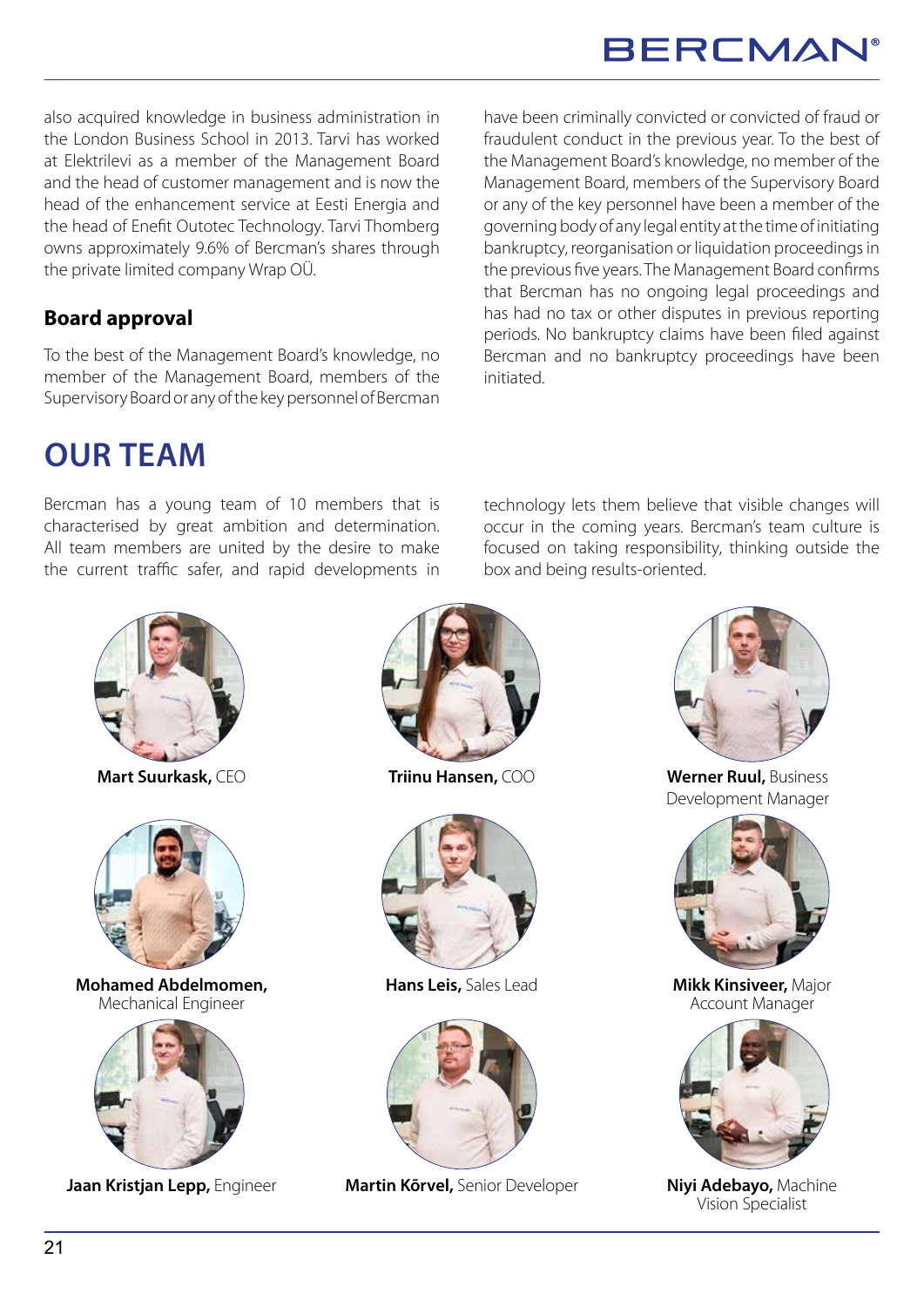## **BERCMAN®**



**Kuldar Leis** Chairman of the Supervisory Board



**Tarvi Thomberg**  Member of the Supervisory Board

The Bercman team currently includes ten members. Each team member joined the company because they were inspired by the company's mission and possible developments in the field of intelligent transport systems and mobility. The team values the desire to be a part of a positive change and to work towards making innovation in road safety a reality. Since the company has great ambitions, the creative contribution, accountability and results-orientation of each team member is important.



**Raimond Russak** Member of the Supervisory Board



**Reio Orasmäe**  Business Consultant

Bercman is committed to ensuring a balance between the professional and personal development of team members and supporting the pursuit of goals. The company values mutual support, openness, honesty and a cheerful and tight-knit attitude. Great emphasis is placed on recruiting new people in order to maintain a sense of unity and the unique organisational culture even as the company grows.

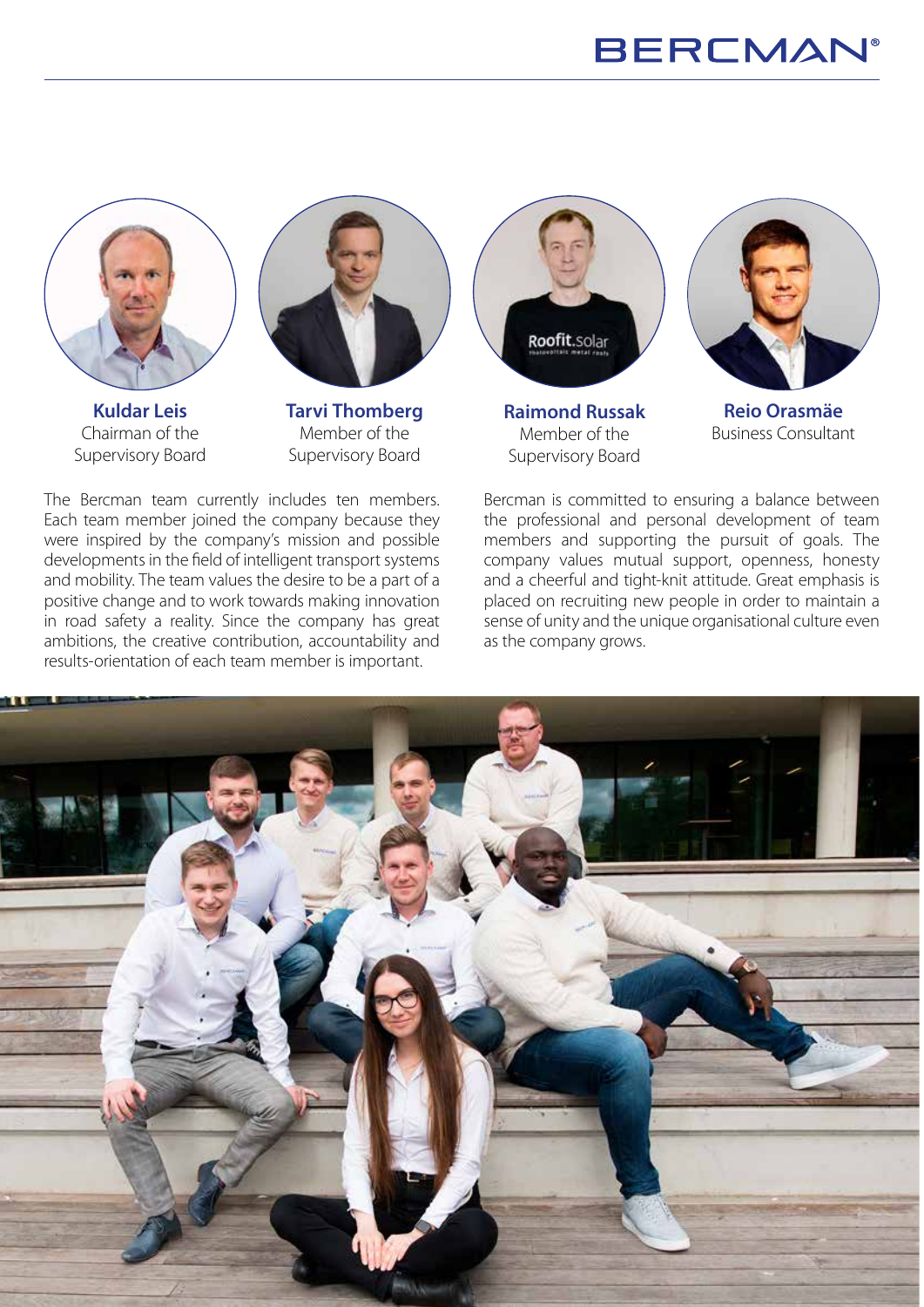## **7. SHARE CAPITAL, SHARES, AND SHAREHOLDERS**

### **Share capital and shares**

Bercman's share capital is 95,847.10 euros. Bercman has issued 958,471 shares of the same class with a nominal value of 10 cents.

#### **Shareholders**

The following shareholders have a holding of more than 5% in Bercman.

| <b>Shareholder</b>   | <b>Holding</b> | <b>Beneficiary/beneficiaries</b> |
|----------------------|----------------|----------------------------------|
| Hasenberg OÜ         | 40.5436%       | Mart Suurkask                    |
| Rododendron OÜ       | 17.3714%       | Kuldar Leis                      |
| Wrap OÜ              | 9.6310\%       | Tarvi Thomberg                   |
| Lutsu Turismitalu OÜ | 6.0315%        | Leander Konks                    |
| Swedbank AS Clients  | 5.5376%        | <b>BuildIT Seed Fund</b>         |

### **The rights of shareholders**

In summary, the shareholders have the following rights:

- **●** to buy, sell, pledge or otherwise dispose of the Shares;
- **●** to participate in the distribution of Bercman's profit in accordance with the decision of the general meeting of shareholders and the number of shares, if Bercman decides to distribute the profit;
- **●** to participate and vote at the general meeting of shareholders in accordance with the provisions of Bercman's Articles of Association, based on the number of shares owned by the shareholder;
- **●** to receive information on the activities of the issuer to the extent and pursuant to the procedure provided by law;
- **●** to nominate candidates for members of the Supervisory Board.

### **Employee stock option plan**

The general meeting of Bercman's shareholders held on 21 May, 2021 decided to approve the stock option plan for Bercman's executives and key employees under the following conditions:

- **●** volume of the stock option plan: 67,993 shares;
- **●** term of the stock option plan: 3 years as from the conclusion of contracts;
- **●** price to realise stock options: 10 cents per share;
- **●** principles for determining the persons eligible to receive stock options: full-time key employees of the company, up to 10 first employees of the company, part-time employees who bring high added value to the company.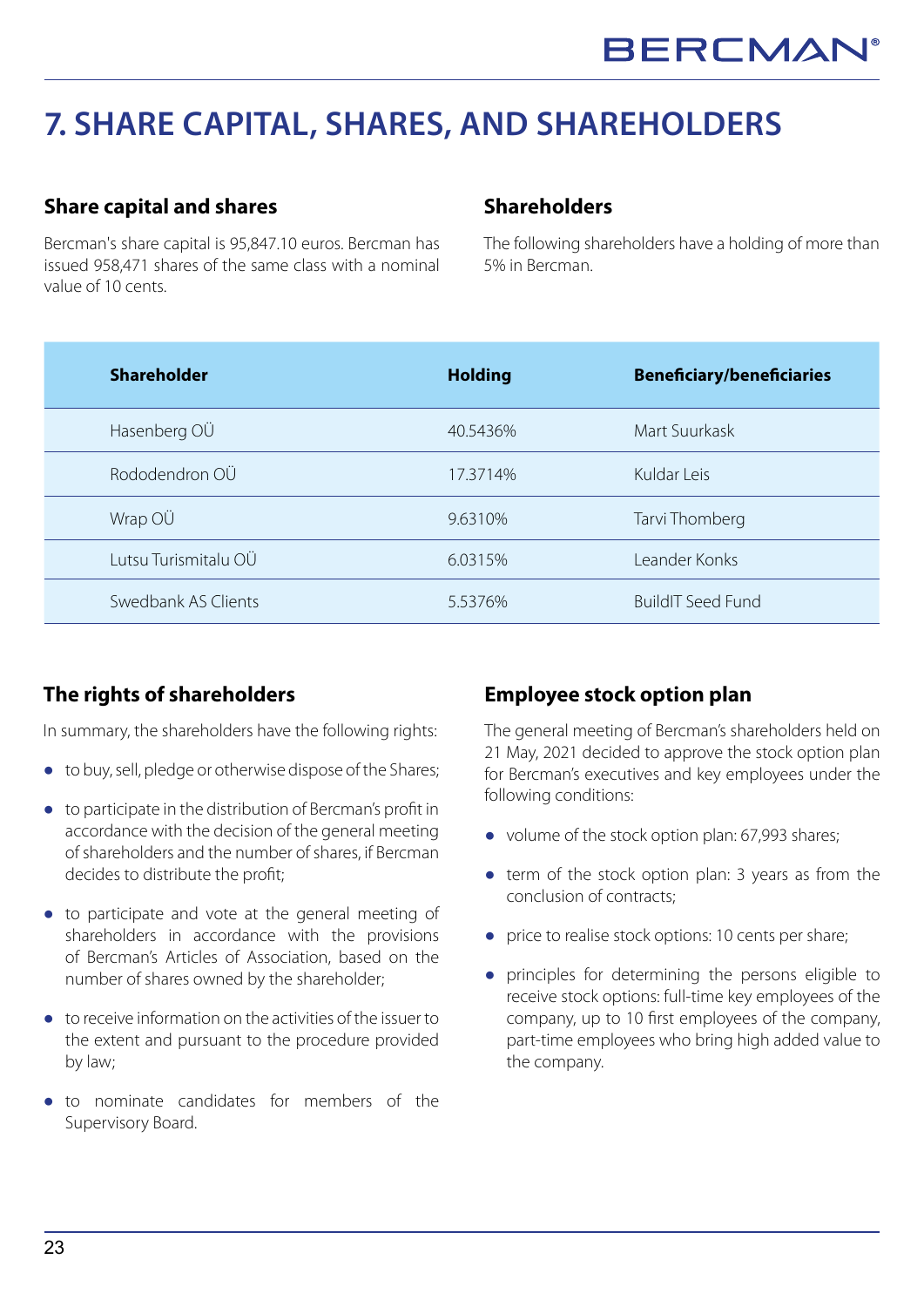## **8. RISK FACTORS**

### **Introductory remarks**

 Investment in the offer shares and Bercman's activities in general is subject to various risks that, either individually or in combination, may adversely affect Bercman and the value of Bercman's shareholders' investment or affect the ability to realise the shares. Any potential investor should carefully consider all of the information provided in the company description, including the risk factors described below. In addition to the following, there may be risks that are not currently known to Bercman or that Bercman currently considers to be insignificant but which may also affect Bercman or the price of the shares. Investors may lose a part or the entire value of their investment if the risks are realised.

The management board finds that the following reflects the most significant risks related to investing in offer shares.

#### **Risks related to the issuer's business**

#### **Risk stemming from the short operating history and forecasts.**

Bercman is a young company that does not have a long operating history, which is reflected in the issuer's current modest sales revenue, especially compared to the forecasts provided in the company description. There is no way to ensure that the forecasts are realised and if the results negatively differ from the forecasts provided in the company description, it may have a negative impact on the issuer's financial results.

#### **Market risk**

There is no guarantee that the issuer's products have or will have a market. The issuer primarily operates in the development of software for traffic monitoring based on machine vision and the development of equipment for its implementation. The market for such products is still evolving and can change rapidly, and a significant increase in competition cannot be ruled out as the field of machine vision develops. Practical experience in applying machine vision in traffic speaks in favour of the issuer, which reduces possible hesitations related to the introduction of innovative solutions in the public sector.

#### **Risk related to technological developments**

The company's development activities may take longer than expected and there is no guarantee that the development activities will lead to new technologies that can be used in the issuer's future products.

#### **Risk related to the location**

Bercman and its main partner are located in the Baltics, a region with rising labour costs (according to the European Commission, in 2020, the increase in labour costs in Estonia and Latvia was nearly threefold compared to the average of the euro zone (8.4% and 7.4% vs. 2.8%). This may have a negative impact on Bercman's competitiveness in entering new markets in the medium term.

#### **Risk related to financing**

There is no assurance that the issuer will be able to raise capital to the extent necessary to finance the company's growth and operations.

#### **Risk related to partners**

As Bercman does not have a production unit, the company depends on partners for the production of its equipment. The ability of its partners to fulfil Bercman's orders and comply with the terms of the contracts concluded with Bercman may have a negative impact on Bercman's growth opportunities and financial results.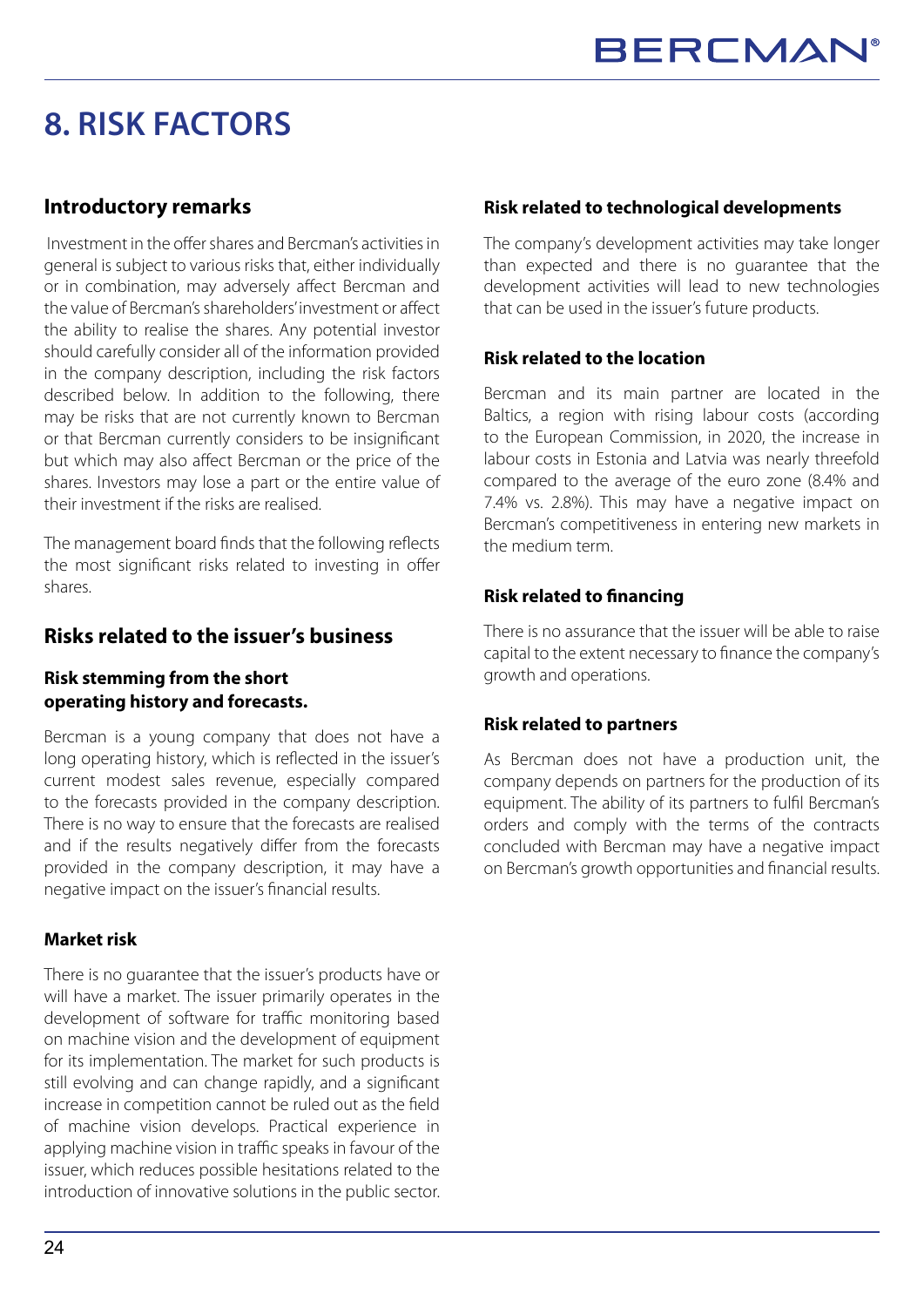### **Legal and economic risks**

#### **Changes in legislation**

Bercman is an company operating under Estonian law and the legislation of the Republic of Estonia applies to Bercman's shares. Relevant legislation may change if new acts are adopted or current legislation is amended or interpretative practices change. Changes in legislation could adversely affect Bercman's business, financial situation, performance and/or prospects. Changes in tax legislation may increase the tax burden of shareholders and affect the return on investment. The aforementioned may have a negative effect on the price of the shares.

Personal data protection requirements applicable to the issuer's activities (especially the use of machine vision to increase road safety in urban areas) could become more stringent, which has an adverse effect on the issuer, as the issuer has to incur unforeseen expenses, which in turn restricts financial results.

#### **Fluctuation in the prices of components required for production**

If the prices of components used in Bercman's products significantly increase, primarily as a result of problems with global supply and more expensive raw materials, it is likely that the issuer will be unable to reflect this price increase in the final price, as customers may not be willing to accept it. However, if the issuer does increase prices, customers may reduce order volumes, which in turn decreases the issuer's turnover and financial results.

#### **Unfavourable economic developments**

Bercman's development and economic and financial performance are significantly affected by the regional and global economic environment. The impact of the health crisis caused by COVID-19 on the global and regional economy remains unclear. Although the downturn in spring 2020 was followed by a rapid upswing in the second half of the year, the health crisis has disrupted and continues to disrupt the normal functioning of markets, both in terms of movement of labour and goods, as well as the production of goods and services. The global financial crisis that began in 2008 led to economic downturn, higher unemployment rates and decrease in the value of assets in Estonia. The economic downturn caused difficulties for entrepreneurs operating in all fields in the Estonian market. A similar economic downturn could have a negative impact on Bercman's business, primarily due to reduced demand and higher input prices. Bercman constantly monitors developments in both the domestic and international markets. However, it is not possible to accurately predict the timing or extent of economic or political conditions, especially with relation to the COVID-19 crisis.

#### **Contractual risks**

The issuer's activities depend on the validity and enforceability of transactions and contracts concluded by the issuer, some of which may be affected by foreign law.

#### **Risks related to shares, their offer and admission to trading**

#### **Payment of dividends is not guaranteed**

Bercman has no obligation to pay dividends. Bercman cannot guarantee the regular payment of dividends in the future. In the future, Bercman plans to invest profits into the company and is not planning to pay dividends to shareholders in the foreseeable future. The management's recommendations for profit distribution are based on financial results, working capital requirements, investment needs, and strategic considerations. They may not coincide with the shortterm interests of all shareholders. The payment of dividends and their amount depends on the decision of the general meeting of shareholders.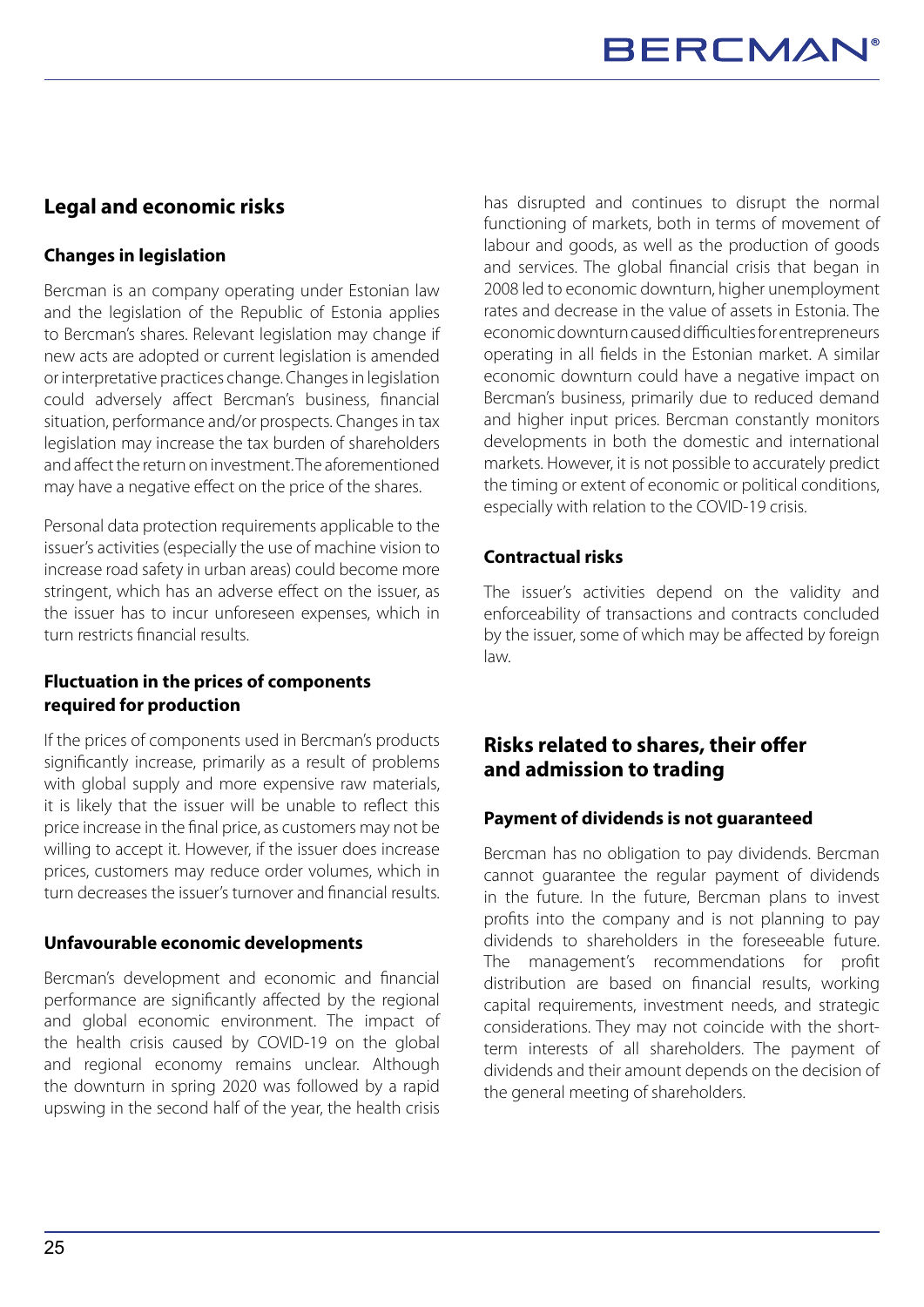#### **New issues and share dilution**

In the future, Bercman may issue new shares for a variety of reasons, including to finance the company's development or reduce debt. If the current shareholders decide not to subscribe for additional shares within the offer of new shares, the issue of new shares may result in the dilution of shares of the existing shareholders. This may reduce the proportional holding and voting rights of shareholders in Bercman.

#### **Cancellation and under-subscription for an offer**

Although Bercman will make every effort to ensure that an offer is successful, Bercman cannot guarantee the success of an offer or that investors will receive the offer shares that they subscribed for. Bercman has the right to cancel the offer until the distribution is decided. The offer may also be cancelled in the part of the offer not subscribed for. In the event of under-subscription and partial cancellation of an offer, Bercman will need to find alternative sources of financing for the planned growth strategy published in the company description or make the growth strategy more conservative, reduce the volume of investments, or extend the investment schedule.

#### **Risk related to admission to trading**

Bercman has applied for the admission of shares to trading on First North and will take all appropriate measures to act in accordance with the rules and regulations and applicable law for the exchange to satisfy Bercman's application. Despite Bercman's actions, Bercman cannot guarantee that the shares will be admitted to trading on First North.

#### **Liquidity risk**

First North MTF is more volatile and less liquid than the regulated market. Bercman cannot guarantee that an active secondary market for the shares on First North will be established after admission to trading. Therefore, the liquidity of the shares on First North may be limited or insufficient. Relatively low market capitalisation and liquidity may restrict the investors' ability to sell or buy shares on First North or increase the volatility. Due to the low level of investor activity in the market, the impact of individual transactions may have a significant impact on the market price of a security and the difference between purchase and sale prices may be greater than usual.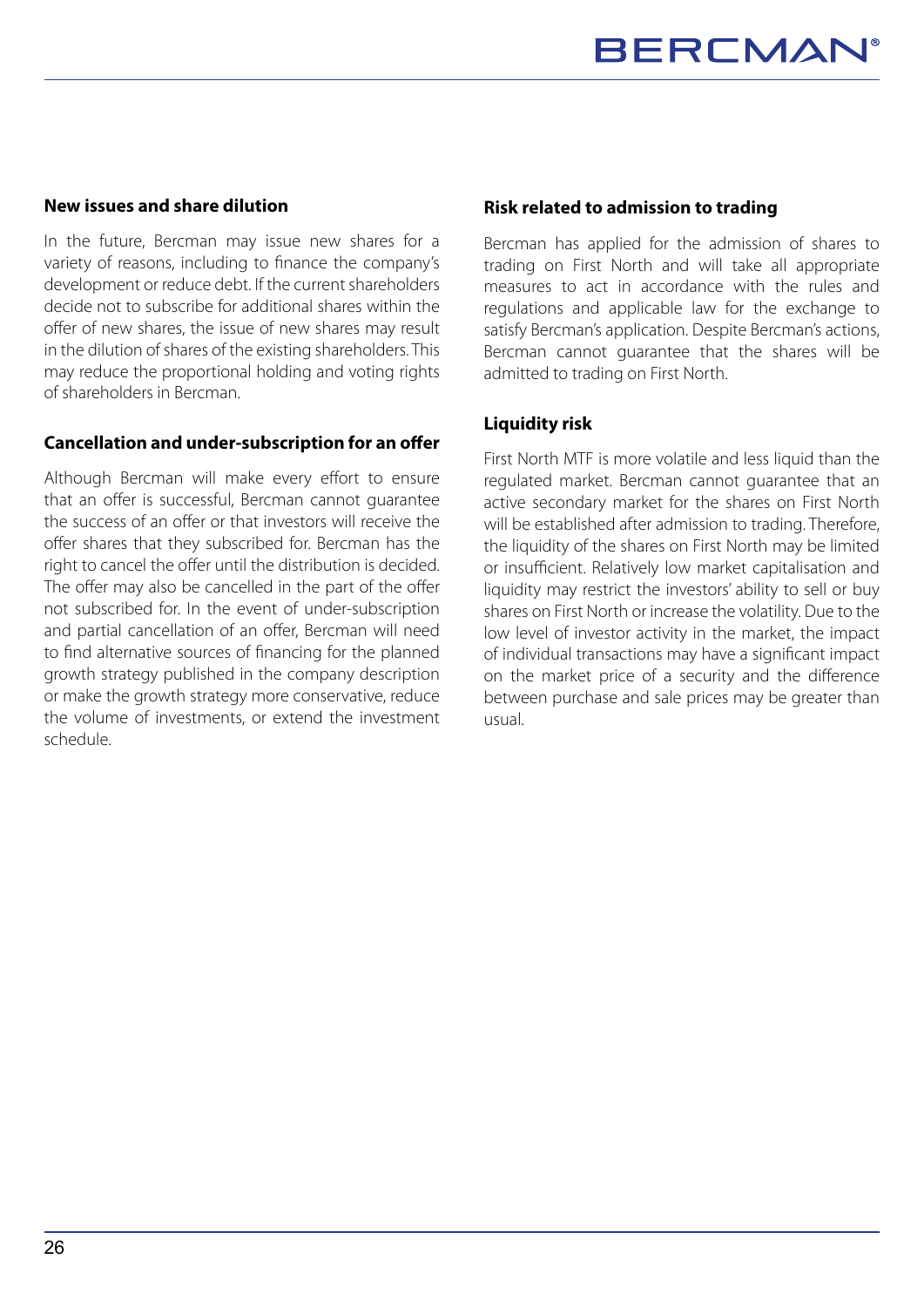## **9. SELECTED FINANCIAL INFORMATION**

| Consolidated balance sheet of Bercman | 2019           | 2020           |
|---------------------------------------|----------------|----------------|
| <b>CURRENT ASSETS</b>                 |                |                |
| Cash                                  | 8,743          | 9,727          |
| Receivables and advance payments      | 12,251         | 11,313         |
| Inventories                           | 105,633        | 68,884         |
| <b>TOTAL CURRENT ASSETS</b>           | 126,527        | 89,924         |
|                                       |                |                |
| <b>FIXED ASSETS</b>                   |                |                |
| Tangible fixed assets                 | 40,151         | 32,161         |
| Receivables and advance payments      | 37,566         | $\overline{0}$ |
| Intangible fixed assets               | 93,301         | 103,164        |
| Total fixed assets                    | 171,018        | 135,325        |
| <b>TOTAL ASSETS</b>                   | 297,545        | 225,249        |
|                                       |                |                |
| <b>LIABILITIES AND EQUITY</b>         |                |                |
|                                       |                |                |
| <b>CURRENT LIABILITIES</b>            |                |                |
| Loan commitments                      | 103,706        | 59,307         |
| Payables and advance payments         | 163,357        | 199,565        |
| Provisions                            | 4,168          | 4,168          |
| <b>TOTAL CURRENT LIABILITIES</b>      | 271,231        | 263,040        |
|                                       |                |                |
| <b>NON-CURRENT LIABILITIES</b>        |                |                |
| Loan liabilities                      | 96,048         | $\overline{0}$ |
| Government grants                     | 23,310         | 23,310         |
| <b>TOTAL NON-CURRENT LIABILITIES</b>  | 119,358        | 23,310         |
|                                       |                |                |
| <b>TOTAL LIABILITIES</b>              | 390,589        | 286,350        |
|                                       |                |                |
| <b>EQUITY</b>                         |                |                |
| Share capital at nominal value        | 75,000         | 75,000         |
| Unregistered share capital            | $\overline{0}$ | 100,592        |
| Profits brought forward               | $-47,324$      | $-168,044$     |
| Profit for the financial year         | $-120,720$     | $-68,649$      |
| <b>TOTAL EQUITY</b>                   | $-93,044$      | $-61,100$      |
|                                       |                |                |
| <b>TOTAL LIABILITIES AND EQUITY</b>   | 297,545        | 225,249        |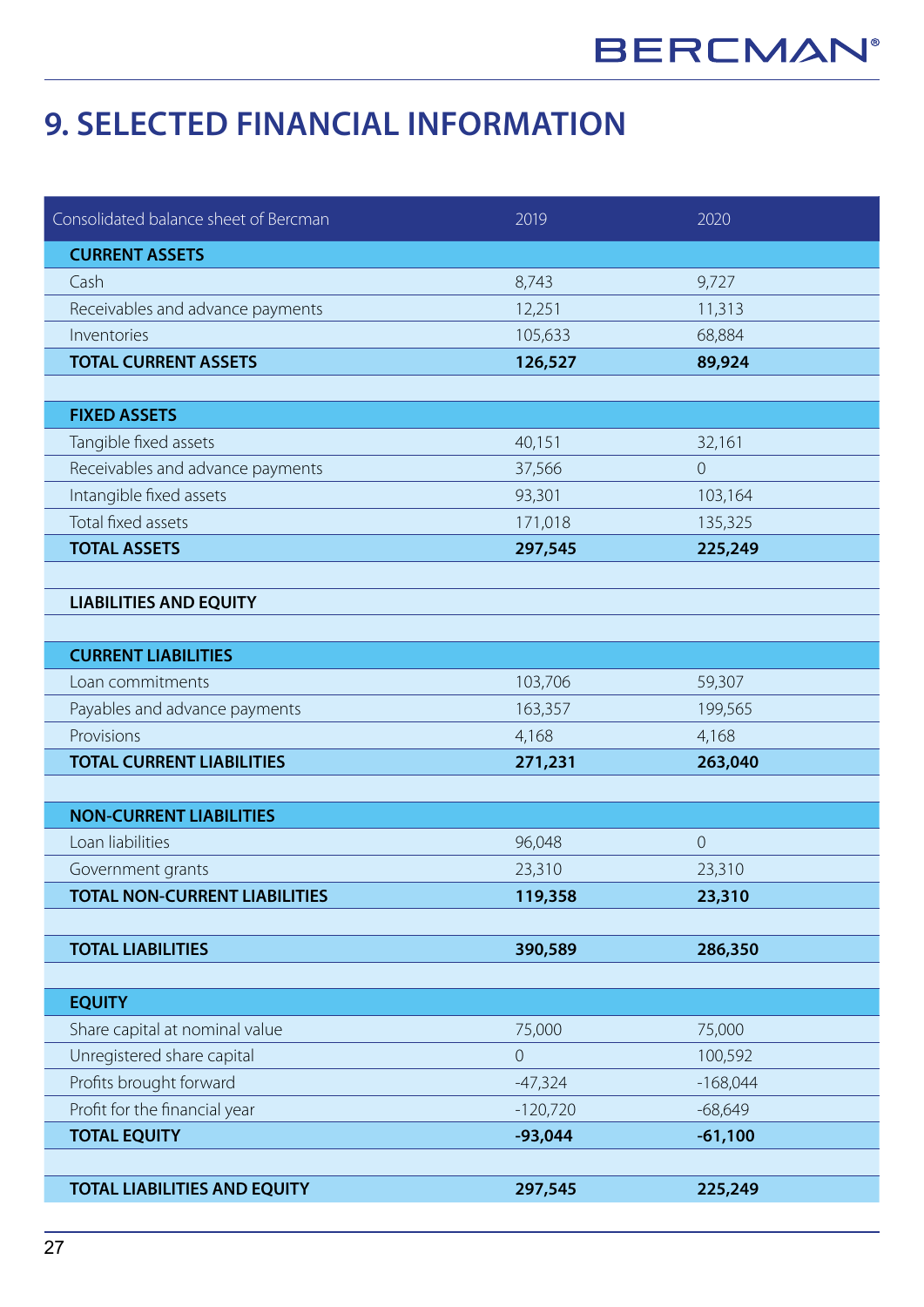## **BERCMAN®**

| <b>Consolidated income statement of Bercman</b> | 2019           | 2020       |
|-------------------------------------------------|----------------|------------|
| Sales revenue                                   | 70,359         | 124,731    |
| Other commercial revenue                        | 35,548         | 89,018     |
| Goods, raw materials, supplies, and services    | $-48,241$      | $-72,597$  |
| Miscellaneous operating expenses                | $-79,998$      | $-33,460$  |
| Labour costs                                    | $-61,104$      | $-123,086$ |
| Depreciation of fixed assets                    | $-27,286$      | $-41,625$  |
| Other operating expenses                        | $-824$         | $-2,357$   |
|                                                 |                |            |
| <b>Operating profit (loss)</b>                  | $-111,546$     | $-59,377$  |
|                                                 |                |            |
| Interest income                                 | $\mathbf{1}$   | $\sqrt{0}$ |
| Interest expenses                               | $-6,100$       | $-7,314$   |
| Other financial charges                         | $-3,075$       | $-1,958$   |
|                                                 |                |            |
| Profit (loss) before income tax                 | $-120,720$     | $-68,649$  |
|                                                 |                |            |
| Income tax                                      | $\overline{0}$ | $\sqrt{a}$ |
| <b>Profit for the financial year (loss)</b>     | $-120,720$     | $-68,649$  |

### **Economic forecast**

| Year                                                  | 2021       | 2022         | 2023         | 2024         |
|-------------------------------------------------------|------------|--------------|--------------|--------------|
| Sales turnover                                        | $-309,921$ | $-1,005,075$ | $-2,313,750$ | $-4,457,125$ |
| Other commercial revenue                              | 42,928     |              |              |              |
| Goods, raw materials, supplies                        | $-155,551$ | $-502,155$   | $-1,438,318$ | $-2,675,750$ |
| Other operating expenses, including marketing -81,316 |            | $-83,820$    | $-144,118$   | $-205,078$   |
| Labour costs                                          | $-161,289$ | $-235,087$   | $-344,493$   | $-371,489$   |
| Depreciation of fixed assets                          | $-40,533$  | $-77,485$    | $-161,103$   | $-268,450$   |
| Other operating expenses                              | $-7,942$   | $-2,400$     | $-7,200$     | $-12,000$    |
| Operating profit                                      | $-93,783$  | $-104,129$   | $-218,518$   | $-924,357$   |
| Financial expenses                                    | $-3,596$   | $-6,000$     | $-6,000$     | $-8,400$     |
|                                                       |            |              |              |              |
| Profit for the financial year                         | -97,379    | $-98,129$    | $-212,518$   | $-915,957$   |